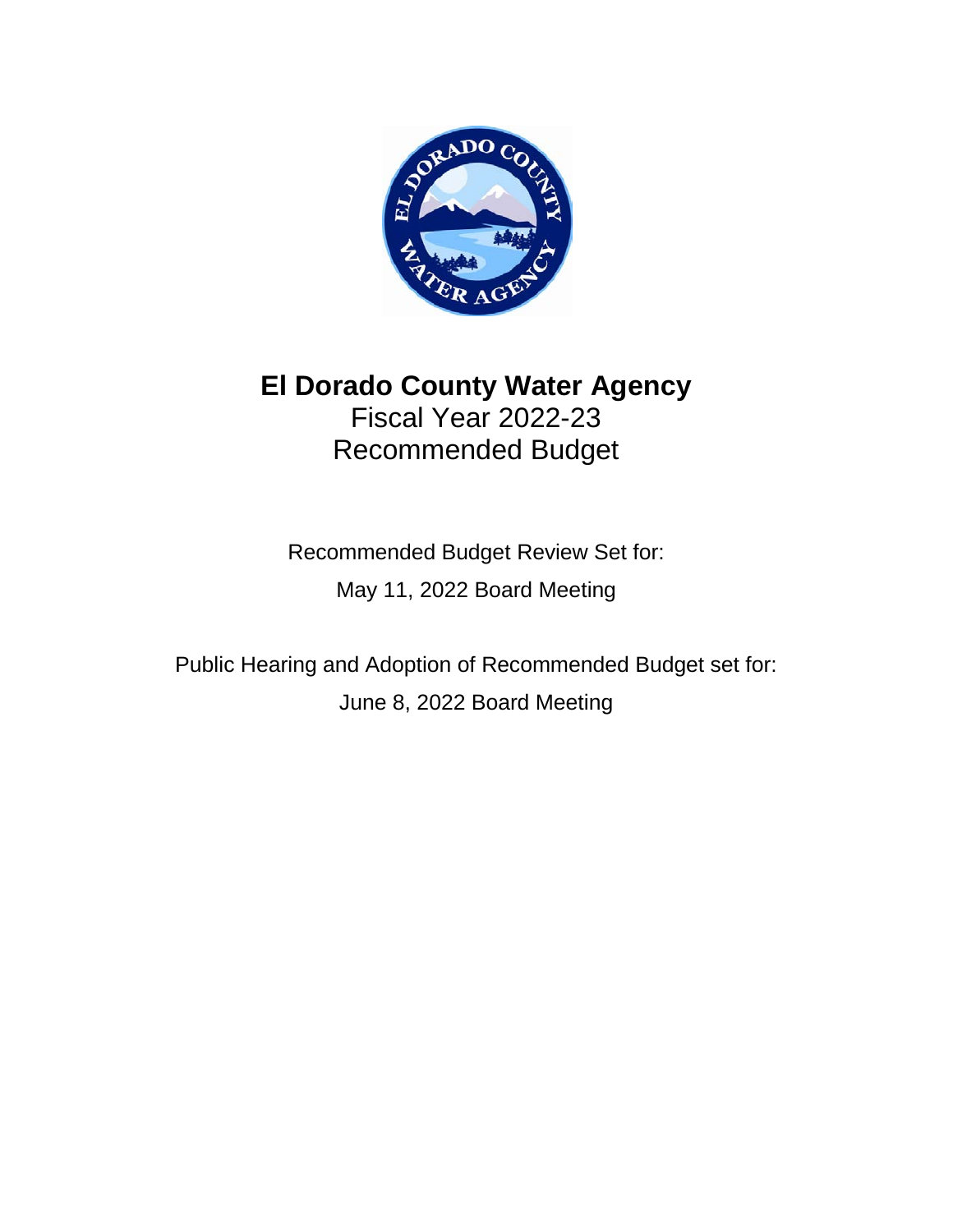

Recommended Budget Fiscal Year 2022-23

Budget Summary Based on Policy No. B-1003 Expenditure Priority (approved November 12, 2020)

| Amended <sup>1</sup><br>Request<br>Mid Year<br>Approved<br><b>Estimated Carry-over</b><br>Carry-over from Prior Fiscal Year 2020-21<br>3,823,273<br>3,823,273<br><b>Estimated Sources</b><br><b>Taxes - Property</b><br>3,125,269<br>3,125,269<br>Penalty & Costs on Delinquent Taxes<br>565<br>565<br>Investment Income - Interest<br>4,522<br>4,522<br>State Homeowner Property Tax Relief<br>RDA Pass-thru<br>5,544<br>5,544<br>Other Charges for Services<br>5,445,015<br>5,445,015<br>Miscellaneous Revenue<br>150<br>150<br><b>Subtotal</b><br>8,581,064<br>8,581,064<br>$\overline{\phantom{a}}$<br>$\frac{1}{2}$<br><b>Combined Carry-over &amp; Sources Total</b><br>12,404,337<br>12,404,337<br><b>Estimated Expenditures</b><br>Program 1: Water Security<br>Legislative Advocacy<br><b>Professional Services</b><br>3,004,667<br>3,004,667<br><b>Contributions and Cost Share</b><br>50,000<br>50,000<br>3,054,667<br>3,054,667<br>Subtotal<br>Program 2: Goverance and Partnership<br>Legislative Advocacy<br>15,000<br>15,000<br><b>Professional Services</b><br>25,000<br>25,000<br><b>Contributions and Cost Share</b><br>305,090<br>305,090<br><b>Subtotal</b><br>345,090<br>345,090<br>Program 3: Communication and Advocacy<br>Legislative Advocacy<br>54,500<br>54,500<br><b>Professional Services</b><br>355,000<br>355,000<br><b>Contributions and Cost Share</b><br>21,500<br>21,500<br>Subtotal<br>431,000<br>431,000<br>Program 4: Watershed Management<br>Legislative Advocacy<br><b>Professional Services</b><br>185,000<br>185,000<br><b>Contributions and Cost Share</b><br>353,000<br>353,000<br><b>Subtotal</b><br>538,000<br>538,000<br>Program 5: Assistance and Innovation<br>Legislative Advocacy<br><b>Professional Services</b><br>737,000<br>737,000<br><b>Contributions and Cost Share</b><br>5,845,000<br>5,845,000<br><b>Subtotal</b><br>6,582,000<br>6,582,000<br>Administration/Operations<br>Salaries & Employee Benefits<br>857,847<br>857,847<br>Supplies, Equipment, Leases, etc.<br>259,501<br>259,501<br><b>Professional Services</b><br>262,000<br>262,000<br><b>EDC Service Charges</b><br>69,232<br>69,232<br><b>Fixed Assets</b><br>5,000<br>5,000<br>To General Cash Flow Reserves<br>To Designated Reserve (Legal)<br><b>Subtotal</b><br>1,453,580<br>1,453,580<br><b>Expenditure Total</b><br>12,404,337<br>12,404,337<br>0<br>(over) / under budget<br>0<br><b>General Cash Flow Reserve</b><br>1,750,000<br>Reserve<br>FY 2022-23 Contribution<br><b>Total Reserves</b><br>1,750,000 | Proposed | <b>Revisions</b> | <b>Budget</b> |
|------------------------------------------------------------------------------------------------------------------------------------------------------------------------------------------------------------------------------------------------------------------------------------------------------------------------------------------------------------------------------------------------------------------------------------------------------------------------------------------------------------------------------------------------------------------------------------------------------------------------------------------------------------------------------------------------------------------------------------------------------------------------------------------------------------------------------------------------------------------------------------------------------------------------------------------------------------------------------------------------------------------------------------------------------------------------------------------------------------------------------------------------------------------------------------------------------------------------------------------------------------------------------------------------------------------------------------------------------------------------------------------------------------------------------------------------------------------------------------------------------------------------------------------------------------------------------------------------------------------------------------------------------------------------------------------------------------------------------------------------------------------------------------------------------------------------------------------------------------------------------------------------------------------------------------------------------------------------------------------------------------------------------------------------------------------------------------------------------------------------------------------------------------------------------------------------------------------------------------------------------------------------------------------------------------------------------------------------------------------------------------------------------------------------------------------------------------------------------------------------------------------------------------------------|----------|------------------|---------------|
|                                                                                                                                                                                                                                                                                                                                                                                                                                                                                                                                                                                                                                                                                                                                                                                                                                                                                                                                                                                                                                                                                                                                                                                                                                                                                                                                                                                                                                                                                                                                                                                                                                                                                                                                                                                                                                                                                                                                                                                                                                                                                                                                                                                                                                                                                                                                                                                                                                                                                                                                                | Agency   |                  | Board         |
|                                                                                                                                                                                                                                                                                                                                                                                                                                                                                                                                                                                                                                                                                                                                                                                                                                                                                                                                                                                                                                                                                                                                                                                                                                                                                                                                                                                                                                                                                                                                                                                                                                                                                                                                                                                                                                                                                                                                                                                                                                                                                                                                                                                                                                                                                                                                                                                                                                                                                                                                                |          |                  |               |
|                                                                                                                                                                                                                                                                                                                                                                                                                                                                                                                                                                                                                                                                                                                                                                                                                                                                                                                                                                                                                                                                                                                                                                                                                                                                                                                                                                                                                                                                                                                                                                                                                                                                                                                                                                                                                                                                                                                                                                                                                                                                                                                                                                                                                                                                                                                                                                                                                                                                                                                                                |          |                  |               |
|                                                                                                                                                                                                                                                                                                                                                                                                                                                                                                                                                                                                                                                                                                                                                                                                                                                                                                                                                                                                                                                                                                                                                                                                                                                                                                                                                                                                                                                                                                                                                                                                                                                                                                                                                                                                                                                                                                                                                                                                                                                                                                                                                                                                                                                                                                                                                                                                                                                                                                                                                |          |                  |               |
|                                                                                                                                                                                                                                                                                                                                                                                                                                                                                                                                                                                                                                                                                                                                                                                                                                                                                                                                                                                                                                                                                                                                                                                                                                                                                                                                                                                                                                                                                                                                                                                                                                                                                                                                                                                                                                                                                                                                                                                                                                                                                                                                                                                                                                                                                                                                                                                                                                                                                                                                                |          |                  |               |
|                                                                                                                                                                                                                                                                                                                                                                                                                                                                                                                                                                                                                                                                                                                                                                                                                                                                                                                                                                                                                                                                                                                                                                                                                                                                                                                                                                                                                                                                                                                                                                                                                                                                                                                                                                                                                                                                                                                                                                                                                                                                                                                                                                                                                                                                                                                                                                                                                                                                                                                                                |          |                  |               |
|                                                                                                                                                                                                                                                                                                                                                                                                                                                                                                                                                                                                                                                                                                                                                                                                                                                                                                                                                                                                                                                                                                                                                                                                                                                                                                                                                                                                                                                                                                                                                                                                                                                                                                                                                                                                                                                                                                                                                                                                                                                                                                                                                                                                                                                                                                                                                                                                                                                                                                                                                |          |                  |               |
|                                                                                                                                                                                                                                                                                                                                                                                                                                                                                                                                                                                                                                                                                                                                                                                                                                                                                                                                                                                                                                                                                                                                                                                                                                                                                                                                                                                                                                                                                                                                                                                                                                                                                                                                                                                                                                                                                                                                                                                                                                                                                                                                                                                                                                                                                                                                                                                                                                                                                                                                                |          |                  |               |
|                                                                                                                                                                                                                                                                                                                                                                                                                                                                                                                                                                                                                                                                                                                                                                                                                                                                                                                                                                                                                                                                                                                                                                                                                                                                                                                                                                                                                                                                                                                                                                                                                                                                                                                                                                                                                                                                                                                                                                                                                                                                                                                                                                                                                                                                                                                                                                                                                                                                                                                                                |          |                  |               |
|                                                                                                                                                                                                                                                                                                                                                                                                                                                                                                                                                                                                                                                                                                                                                                                                                                                                                                                                                                                                                                                                                                                                                                                                                                                                                                                                                                                                                                                                                                                                                                                                                                                                                                                                                                                                                                                                                                                                                                                                                                                                                                                                                                                                                                                                                                                                                                                                                                                                                                                                                |          |                  |               |
|                                                                                                                                                                                                                                                                                                                                                                                                                                                                                                                                                                                                                                                                                                                                                                                                                                                                                                                                                                                                                                                                                                                                                                                                                                                                                                                                                                                                                                                                                                                                                                                                                                                                                                                                                                                                                                                                                                                                                                                                                                                                                                                                                                                                                                                                                                                                                                                                                                                                                                                                                |          |                  |               |
|                                                                                                                                                                                                                                                                                                                                                                                                                                                                                                                                                                                                                                                                                                                                                                                                                                                                                                                                                                                                                                                                                                                                                                                                                                                                                                                                                                                                                                                                                                                                                                                                                                                                                                                                                                                                                                                                                                                                                                                                                                                                                                                                                                                                                                                                                                                                                                                                                                                                                                                                                |          |                  |               |
|                                                                                                                                                                                                                                                                                                                                                                                                                                                                                                                                                                                                                                                                                                                                                                                                                                                                                                                                                                                                                                                                                                                                                                                                                                                                                                                                                                                                                                                                                                                                                                                                                                                                                                                                                                                                                                                                                                                                                                                                                                                                                                                                                                                                                                                                                                                                                                                                                                                                                                                                                |          |                  |               |
|                                                                                                                                                                                                                                                                                                                                                                                                                                                                                                                                                                                                                                                                                                                                                                                                                                                                                                                                                                                                                                                                                                                                                                                                                                                                                                                                                                                                                                                                                                                                                                                                                                                                                                                                                                                                                                                                                                                                                                                                                                                                                                                                                                                                                                                                                                                                                                                                                                                                                                                                                |          |                  |               |
|                                                                                                                                                                                                                                                                                                                                                                                                                                                                                                                                                                                                                                                                                                                                                                                                                                                                                                                                                                                                                                                                                                                                                                                                                                                                                                                                                                                                                                                                                                                                                                                                                                                                                                                                                                                                                                                                                                                                                                                                                                                                                                                                                                                                                                                                                                                                                                                                                                                                                                                                                |          |                  |               |
|                                                                                                                                                                                                                                                                                                                                                                                                                                                                                                                                                                                                                                                                                                                                                                                                                                                                                                                                                                                                                                                                                                                                                                                                                                                                                                                                                                                                                                                                                                                                                                                                                                                                                                                                                                                                                                                                                                                                                                                                                                                                                                                                                                                                                                                                                                                                                                                                                                                                                                                                                |          |                  |               |
|                                                                                                                                                                                                                                                                                                                                                                                                                                                                                                                                                                                                                                                                                                                                                                                                                                                                                                                                                                                                                                                                                                                                                                                                                                                                                                                                                                                                                                                                                                                                                                                                                                                                                                                                                                                                                                                                                                                                                                                                                                                                                                                                                                                                                                                                                                                                                                                                                                                                                                                                                |          |                  |               |
|                                                                                                                                                                                                                                                                                                                                                                                                                                                                                                                                                                                                                                                                                                                                                                                                                                                                                                                                                                                                                                                                                                                                                                                                                                                                                                                                                                                                                                                                                                                                                                                                                                                                                                                                                                                                                                                                                                                                                                                                                                                                                                                                                                                                                                                                                                                                                                                                                                                                                                                                                |          |                  |               |
|                                                                                                                                                                                                                                                                                                                                                                                                                                                                                                                                                                                                                                                                                                                                                                                                                                                                                                                                                                                                                                                                                                                                                                                                                                                                                                                                                                                                                                                                                                                                                                                                                                                                                                                                                                                                                                                                                                                                                                                                                                                                                                                                                                                                                                                                                                                                                                                                                                                                                                                                                |          |                  |               |
|                                                                                                                                                                                                                                                                                                                                                                                                                                                                                                                                                                                                                                                                                                                                                                                                                                                                                                                                                                                                                                                                                                                                                                                                                                                                                                                                                                                                                                                                                                                                                                                                                                                                                                                                                                                                                                                                                                                                                                                                                                                                                                                                                                                                                                                                                                                                                                                                                                                                                                                                                |          |                  |               |
|                                                                                                                                                                                                                                                                                                                                                                                                                                                                                                                                                                                                                                                                                                                                                                                                                                                                                                                                                                                                                                                                                                                                                                                                                                                                                                                                                                                                                                                                                                                                                                                                                                                                                                                                                                                                                                                                                                                                                                                                                                                                                                                                                                                                                                                                                                                                                                                                                                                                                                                                                |          |                  |               |
|                                                                                                                                                                                                                                                                                                                                                                                                                                                                                                                                                                                                                                                                                                                                                                                                                                                                                                                                                                                                                                                                                                                                                                                                                                                                                                                                                                                                                                                                                                                                                                                                                                                                                                                                                                                                                                                                                                                                                                                                                                                                                                                                                                                                                                                                                                                                                                                                                                                                                                                                                |          |                  |               |
|                                                                                                                                                                                                                                                                                                                                                                                                                                                                                                                                                                                                                                                                                                                                                                                                                                                                                                                                                                                                                                                                                                                                                                                                                                                                                                                                                                                                                                                                                                                                                                                                                                                                                                                                                                                                                                                                                                                                                                                                                                                                                                                                                                                                                                                                                                                                                                                                                                                                                                                                                |          |                  |               |
|                                                                                                                                                                                                                                                                                                                                                                                                                                                                                                                                                                                                                                                                                                                                                                                                                                                                                                                                                                                                                                                                                                                                                                                                                                                                                                                                                                                                                                                                                                                                                                                                                                                                                                                                                                                                                                                                                                                                                                                                                                                                                                                                                                                                                                                                                                                                                                                                                                                                                                                                                |          |                  |               |
|                                                                                                                                                                                                                                                                                                                                                                                                                                                                                                                                                                                                                                                                                                                                                                                                                                                                                                                                                                                                                                                                                                                                                                                                                                                                                                                                                                                                                                                                                                                                                                                                                                                                                                                                                                                                                                                                                                                                                                                                                                                                                                                                                                                                                                                                                                                                                                                                                                                                                                                                                |          |                  |               |
|                                                                                                                                                                                                                                                                                                                                                                                                                                                                                                                                                                                                                                                                                                                                                                                                                                                                                                                                                                                                                                                                                                                                                                                                                                                                                                                                                                                                                                                                                                                                                                                                                                                                                                                                                                                                                                                                                                                                                                                                                                                                                                                                                                                                                                                                                                                                                                                                                                                                                                                                                |          |                  |               |
|                                                                                                                                                                                                                                                                                                                                                                                                                                                                                                                                                                                                                                                                                                                                                                                                                                                                                                                                                                                                                                                                                                                                                                                                                                                                                                                                                                                                                                                                                                                                                                                                                                                                                                                                                                                                                                                                                                                                                                                                                                                                                                                                                                                                                                                                                                                                                                                                                                                                                                                                                |          |                  |               |
|                                                                                                                                                                                                                                                                                                                                                                                                                                                                                                                                                                                                                                                                                                                                                                                                                                                                                                                                                                                                                                                                                                                                                                                                                                                                                                                                                                                                                                                                                                                                                                                                                                                                                                                                                                                                                                                                                                                                                                                                                                                                                                                                                                                                                                                                                                                                                                                                                                                                                                                                                |          |                  |               |
|                                                                                                                                                                                                                                                                                                                                                                                                                                                                                                                                                                                                                                                                                                                                                                                                                                                                                                                                                                                                                                                                                                                                                                                                                                                                                                                                                                                                                                                                                                                                                                                                                                                                                                                                                                                                                                                                                                                                                                                                                                                                                                                                                                                                                                                                                                                                                                                                                                                                                                                                                |          |                  |               |
|                                                                                                                                                                                                                                                                                                                                                                                                                                                                                                                                                                                                                                                                                                                                                                                                                                                                                                                                                                                                                                                                                                                                                                                                                                                                                                                                                                                                                                                                                                                                                                                                                                                                                                                                                                                                                                                                                                                                                                                                                                                                                                                                                                                                                                                                                                                                                                                                                                                                                                                                                |          |                  |               |
|                                                                                                                                                                                                                                                                                                                                                                                                                                                                                                                                                                                                                                                                                                                                                                                                                                                                                                                                                                                                                                                                                                                                                                                                                                                                                                                                                                                                                                                                                                                                                                                                                                                                                                                                                                                                                                                                                                                                                                                                                                                                                                                                                                                                                                                                                                                                                                                                                                                                                                                                                |          |                  |               |
|                                                                                                                                                                                                                                                                                                                                                                                                                                                                                                                                                                                                                                                                                                                                                                                                                                                                                                                                                                                                                                                                                                                                                                                                                                                                                                                                                                                                                                                                                                                                                                                                                                                                                                                                                                                                                                                                                                                                                                                                                                                                                                                                                                                                                                                                                                                                                                                                                                                                                                                                                |          |                  |               |
|                                                                                                                                                                                                                                                                                                                                                                                                                                                                                                                                                                                                                                                                                                                                                                                                                                                                                                                                                                                                                                                                                                                                                                                                                                                                                                                                                                                                                                                                                                                                                                                                                                                                                                                                                                                                                                                                                                                                                                                                                                                                                                                                                                                                                                                                                                                                                                                                                                                                                                                                                |          |                  |               |
|                                                                                                                                                                                                                                                                                                                                                                                                                                                                                                                                                                                                                                                                                                                                                                                                                                                                                                                                                                                                                                                                                                                                                                                                                                                                                                                                                                                                                                                                                                                                                                                                                                                                                                                                                                                                                                                                                                                                                                                                                                                                                                                                                                                                                                                                                                                                                                                                                                                                                                                                                |          |                  |               |
|                                                                                                                                                                                                                                                                                                                                                                                                                                                                                                                                                                                                                                                                                                                                                                                                                                                                                                                                                                                                                                                                                                                                                                                                                                                                                                                                                                                                                                                                                                                                                                                                                                                                                                                                                                                                                                                                                                                                                                                                                                                                                                                                                                                                                                                                                                                                                                                                                                                                                                                                                |          |                  |               |
|                                                                                                                                                                                                                                                                                                                                                                                                                                                                                                                                                                                                                                                                                                                                                                                                                                                                                                                                                                                                                                                                                                                                                                                                                                                                                                                                                                                                                                                                                                                                                                                                                                                                                                                                                                                                                                                                                                                                                                                                                                                                                                                                                                                                                                                                                                                                                                                                                                                                                                                                                |          |                  |               |
|                                                                                                                                                                                                                                                                                                                                                                                                                                                                                                                                                                                                                                                                                                                                                                                                                                                                                                                                                                                                                                                                                                                                                                                                                                                                                                                                                                                                                                                                                                                                                                                                                                                                                                                                                                                                                                                                                                                                                                                                                                                                                                                                                                                                                                                                                                                                                                                                                                                                                                                                                |          |                  |               |
|                                                                                                                                                                                                                                                                                                                                                                                                                                                                                                                                                                                                                                                                                                                                                                                                                                                                                                                                                                                                                                                                                                                                                                                                                                                                                                                                                                                                                                                                                                                                                                                                                                                                                                                                                                                                                                                                                                                                                                                                                                                                                                                                                                                                                                                                                                                                                                                                                                                                                                                                                |          |                  |               |
|                                                                                                                                                                                                                                                                                                                                                                                                                                                                                                                                                                                                                                                                                                                                                                                                                                                                                                                                                                                                                                                                                                                                                                                                                                                                                                                                                                                                                                                                                                                                                                                                                                                                                                                                                                                                                                                                                                                                                                                                                                                                                                                                                                                                                                                                                                                                                                                                                                                                                                                                                |          |                  |               |
|                                                                                                                                                                                                                                                                                                                                                                                                                                                                                                                                                                                                                                                                                                                                                                                                                                                                                                                                                                                                                                                                                                                                                                                                                                                                                                                                                                                                                                                                                                                                                                                                                                                                                                                                                                                                                                                                                                                                                                                                                                                                                                                                                                                                                                                                                                                                                                                                                                                                                                                                                |          |                  |               |
|                                                                                                                                                                                                                                                                                                                                                                                                                                                                                                                                                                                                                                                                                                                                                                                                                                                                                                                                                                                                                                                                                                                                                                                                                                                                                                                                                                                                                                                                                                                                                                                                                                                                                                                                                                                                                                                                                                                                                                                                                                                                                                                                                                                                                                                                                                                                                                                                                                                                                                                                                |          |                  |               |
|                                                                                                                                                                                                                                                                                                                                                                                                                                                                                                                                                                                                                                                                                                                                                                                                                                                                                                                                                                                                                                                                                                                                                                                                                                                                                                                                                                                                                                                                                                                                                                                                                                                                                                                                                                                                                                                                                                                                                                                                                                                                                                                                                                                                                                                                                                                                                                                                                                                                                                                                                |          |                  |               |
|                                                                                                                                                                                                                                                                                                                                                                                                                                                                                                                                                                                                                                                                                                                                                                                                                                                                                                                                                                                                                                                                                                                                                                                                                                                                                                                                                                                                                                                                                                                                                                                                                                                                                                                                                                                                                                                                                                                                                                                                                                                                                                                                                                                                                                                                                                                                                                                                                                                                                                                                                |          |                  |               |
|                                                                                                                                                                                                                                                                                                                                                                                                                                                                                                                                                                                                                                                                                                                                                                                                                                                                                                                                                                                                                                                                                                                                                                                                                                                                                                                                                                                                                                                                                                                                                                                                                                                                                                                                                                                                                                                                                                                                                                                                                                                                                                                                                                                                                                                                                                                                                                                                                                                                                                                                                |          |                  |               |
|                                                                                                                                                                                                                                                                                                                                                                                                                                                                                                                                                                                                                                                                                                                                                                                                                                                                                                                                                                                                                                                                                                                                                                                                                                                                                                                                                                                                                                                                                                                                                                                                                                                                                                                                                                                                                                                                                                                                                                                                                                                                                                                                                                                                                                                                                                                                                                                                                                                                                                                                                |          |                  |               |
|                                                                                                                                                                                                                                                                                                                                                                                                                                                                                                                                                                                                                                                                                                                                                                                                                                                                                                                                                                                                                                                                                                                                                                                                                                                                                                                                                                                                                                                                                                                                                                                                                                                                                                                                                                                                                                                                                                                                                                                                                                                                                                                                                                                                                                                                                                                                                                                                                                                                                                                                                |          |                  |               |
|                                                                                                                                                                                                                                                                                                                                                                                                                                                                                                                                                                                                                                                                                                                                                                                                                                                                                                                                                                                                                                                                                                                                                                                                                                                                                                                                                                                                                                                                                                                                                                                                                                                                                                                                                                                                                                                                                                                                                                                                                                                                                                                                                                                                                                                                                                                                                                                                                                                                                                                                                |          |                  |               |
|                                                                                                                                                                                                                                                                                                                                                                                                                                                                                                                                                                                                                                                                                                                                                                                                                                                                                                                                                                                                                                                                                                                                                                                                                                                                                                                                                                                                                                                                                                                                                                                                                                                                                                                                                                                                                                                                                                                                                                                                                                                                                                                                                                                                                                                                                                                                                                                                                                                                                                                                                |          |                  |               |
|                                                                                                                                                                                                                                                                                                                                                                                                                                                                                                                                                                                                                                                                                                                                                                                                                                                                                                                                                                                                                                                                                                                                                                                                                                                                                                                                                                                                                                                                                                                                                                                                                                                                                                                                                                                                                                                                                                                                                                                                                                                                                                                                                                                                                                                                                                                                                                                                                                                                                                                                                |          |                  |               |
|                                                                                                                                                                                                                                                                                                                                                                                                                                                                                                                                                                                                                                                                                                                                                                                                                                                                                                                                                                                                                                                                                                                                                                                                                                                                                                                                                                                                                                                                                                                                                                                                                                                                                                                                                                                                                                                                                                                                                                                                                                                                                                                                                                                                                                                                                                                                                                                                                                                                                                                                                |          |                  |               |
|                                                                                                                                                                                                                                                                                                                                                                                                                                                                                                                                                                                                                                                                                                                                                                                                                                                                                                                                                                                                                                                                                                                                                                                                                                                                                                                                                                                                                                                                                                                                                                                                                                                                                                                                                                                                                                                                                                                                                                                                                                                                                                                                                                                                                                                                                                                                                                                                                                                                                                                                                |          |                  |               |

#### **Notes:**

*Recommended Budget May 11, 2022 Public Hearing and Recommended Budget Adoption June 8, 2022*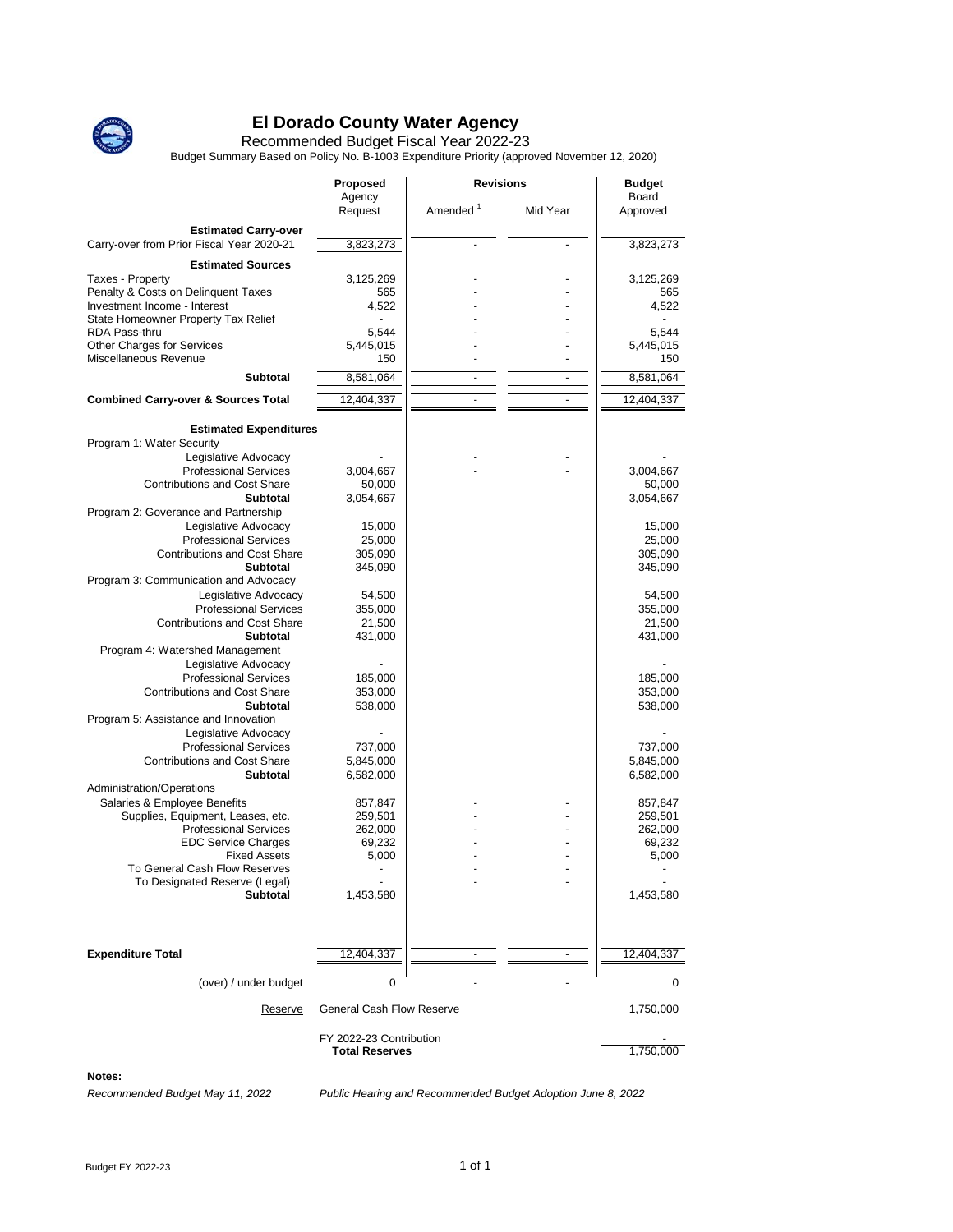Recommended Budget Fiscal Year 2022-23 Priority 2: Memberships (sub-object 4220)

| Association/Group                                                                                                                                                                         | FY 2020-<br>21<br>Actuals | FY 2021-<br>22<br><b>Budget</b> | FY 2022-<br>23 Hearing | Amended | Mid-<br>Year | FY 2022-<br>23 Budget |
|-------------------------------------------------------------------------------------------------------------------------------------------------------------------------------------------|---------------------------|---------------------------------|------------------------|---------|--------------|-----------------------|
| <b>Current Memberships</b>                                                                                                                                                                |                           |                                 |                        |         |              |                       |
| American Water Works Assn (AWWA)<br>Information on the management of water<br>supply reliability and drought, watershed,<br>water quality regulations, conservation and<br>energy demand. | 286                       | 305                             | 305                    |         |              | 305                   |
| <b>Local Chambers of Commerce</b>                                                                                                                                                         |                           |                                 |                        |         |              |                       |
| Public outreach and education to<br>community business leaders on projects,<br>programs and important issues of Water<br>Agency and local purveyors.                                      |                           |                                 |                        |         |              |                       |
| Divide Chamber of Commerce                                                                                                                                                                |                           | 155                             | 155                    |         |              | 155                   |
| <b>EDC Chamber of Commerce</b>                                                                                                                                                            | 282                       | 320                             | 320                    |         |              | 320                   |
| El Dorado Hills Chamber of Commerce<br>Lake Tahoe South Shore Chamber of                                                                                                                  | 299                       | 335                             | 335                    |         |              | 335                   |
| Commerce<br>Sacramento Metro Chamber of                                                                                                                                                   |                           | 340                             | 340                    |         |              | 340                   |
| Commerce<br>Shingle Springs/Cameron Park Chamber                                                                                                                                          | 1,000                     | 1,000                           | 1,000                  |         |              | 1,000                 |
| of Commerce                                                                                                                                                                               | 148                       | 195                             | 195                    |         |              | 195                   |
| <b>SAGE</b>                                                                                                                                                                               | $\overline{75}$           | 100                             | 200                    |         |              | 200                   |
| Professional membership                                                                                                                                                                   |                           |                                 |                        |         |              |                       |
| <b>Water Education Foundation</b><br>Pillar Member                                                                                                                                        | 1,000                     | 1,000                           | 1,500                  |         |              | 1,500                 |
| Sacramento River Watershed Program<br>Support the Sacramento River Watershed,<br>including American River                                                                                 |                           |                                 | 1,500                  |         |              | 1,500                 |
| <b>ASCE</b>                                                                                                                                                                               | 245                       | 380                             | 380                    |         |              | 380                   |
| AWRA                                                                                                                                                                                      |                           |                                 | 400                    |         |              | 400                   |
| Regional Water Authority Power House                                                                                                                                                      |                           |                                 |                        |         |              |                       |
| Science Membership                                                                                                                                                                        |                           | 1,800                           | 1,800                  |         |              | 1,800                 |
| Subtotal                                                                                                                                                                                  | 3,335                     | 5,930                           | 8,430                  |         |              | 8,430                 |
| <b>Total Memberships</b>                                                                                                                                                                  | 3,335                     | 5,930                           | 8,430                  |         |              | 8,430                 |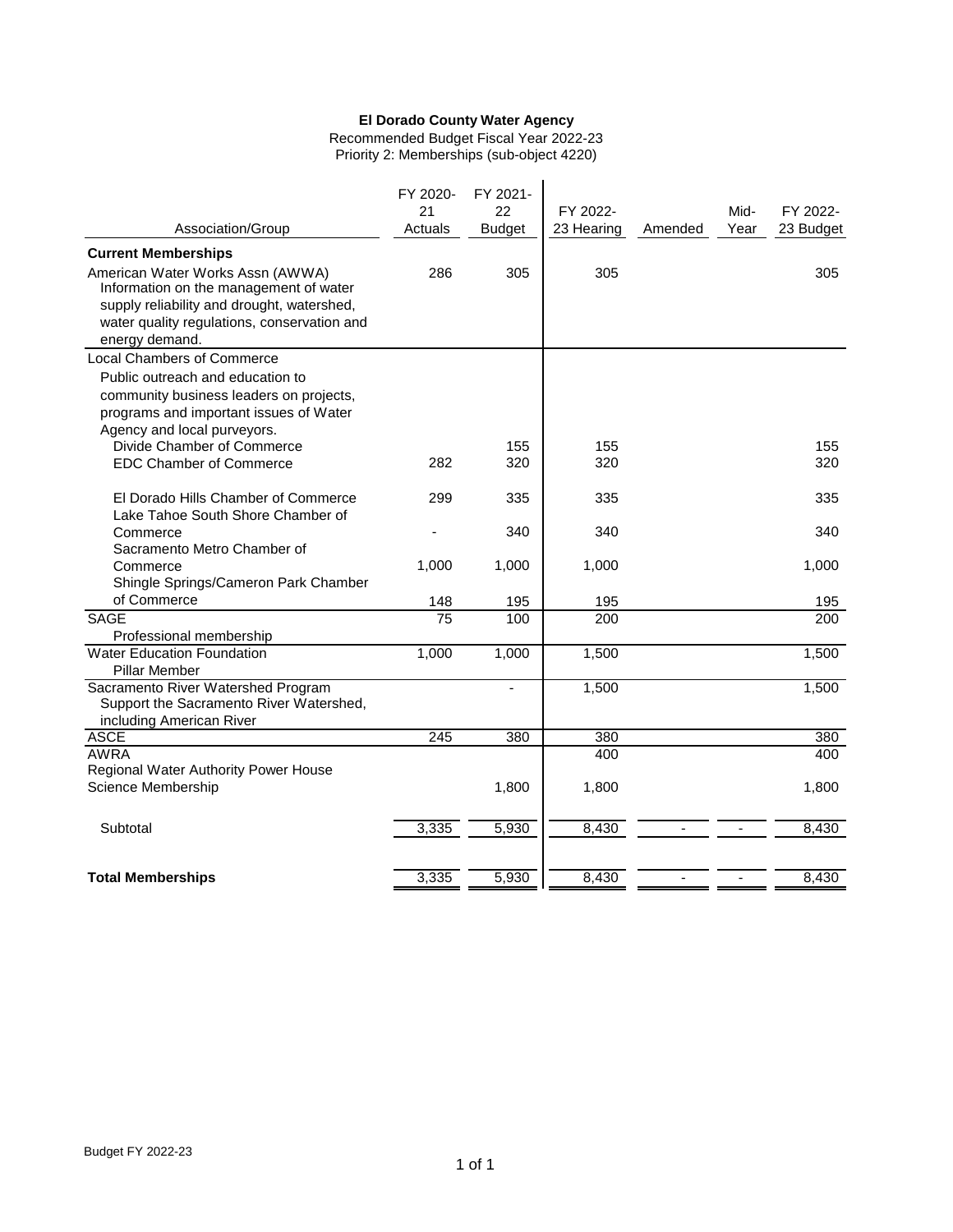Recommended Budget Fiscal Year 2022-23 Priority 2: Memberships - Legislative Advocacy (sub-object 4221)

 $\overline{\phantom{a}}$ 

| Association/Group                                              | FY 2020-<br>21 Actuals | FY 2021-22<br><b>Budget</b> | FY 2022-23<br>Hearing | Amended | Mid-Year | FY 2022-23<br><b>Budget</b> |
|----------------------------------------------------------------|------------------------|-----------------------------|-----------------------|---------|----------|-----------------------------|
| <b>Current Memberships</b>                                     |                        |                             |                       |         |          |                             |
| Association of CA Water Agencies                               |                        |                             |                       |         |          |                             |
| (ACWA)                                                         | 12,775                 | 14,000                      | 14.000                |         |          | 14.000                      |
| Fed/State Water Issues/ Programs                               |                        |                             |                       |         |          |                             |
| Central Valley Proj Water Assn                                 | 750                    | 1.000                       | 1.000                 |         |          | 1.000                       |
| <b>Federal Water Project Issues</b>                            |                        |                             |                       |         |          |                             |
| <b>California Special Districts</b>                            |                        |                             |                       |         |          |                             |
| Association (CSDA)<br><b>Mountain Counties Water Resources</b> | 1.482                  | 1,500                       | 1.500                 |         |          | 1.500                       |
| Assn (MCWRA)                                                   | 10,992                 | 12,000                      | 12,000                |         |          | 12,000                      |
| <b>Mountain Counties Water Issues</b>                          |                        |                             |                       |         |          |                             |
| Regional Water Authority (RWA)                                 | 5.840                  | 7.000                       | 6.000                 |         |          | 6.000                       |
| Northern CA Water                                              |                        |                             |                       |         |          |                             |
| Alliances/Interests                                            |                        | 5.000                       | 5.000                 |         |          | 5,000                       |
| <b>Water Forum</b>                                             |                        | 15,000                      | 15,000                |         |          | 15,000                      |
| Solve the Water Crisis                                         |                        |                             | 15,000                |         |          | 15,000                      |
| <b>Total Memberships</b>                                       | 31,839                 | 55,500                      | 69,500                |         |          | 69,500                      |
|                                                                |                        |                             |                       |         |          |                             |
|                                                                |                        |                             |                       |         |          |                             |
|                                                                |                        |                             |                       |         |          |                             |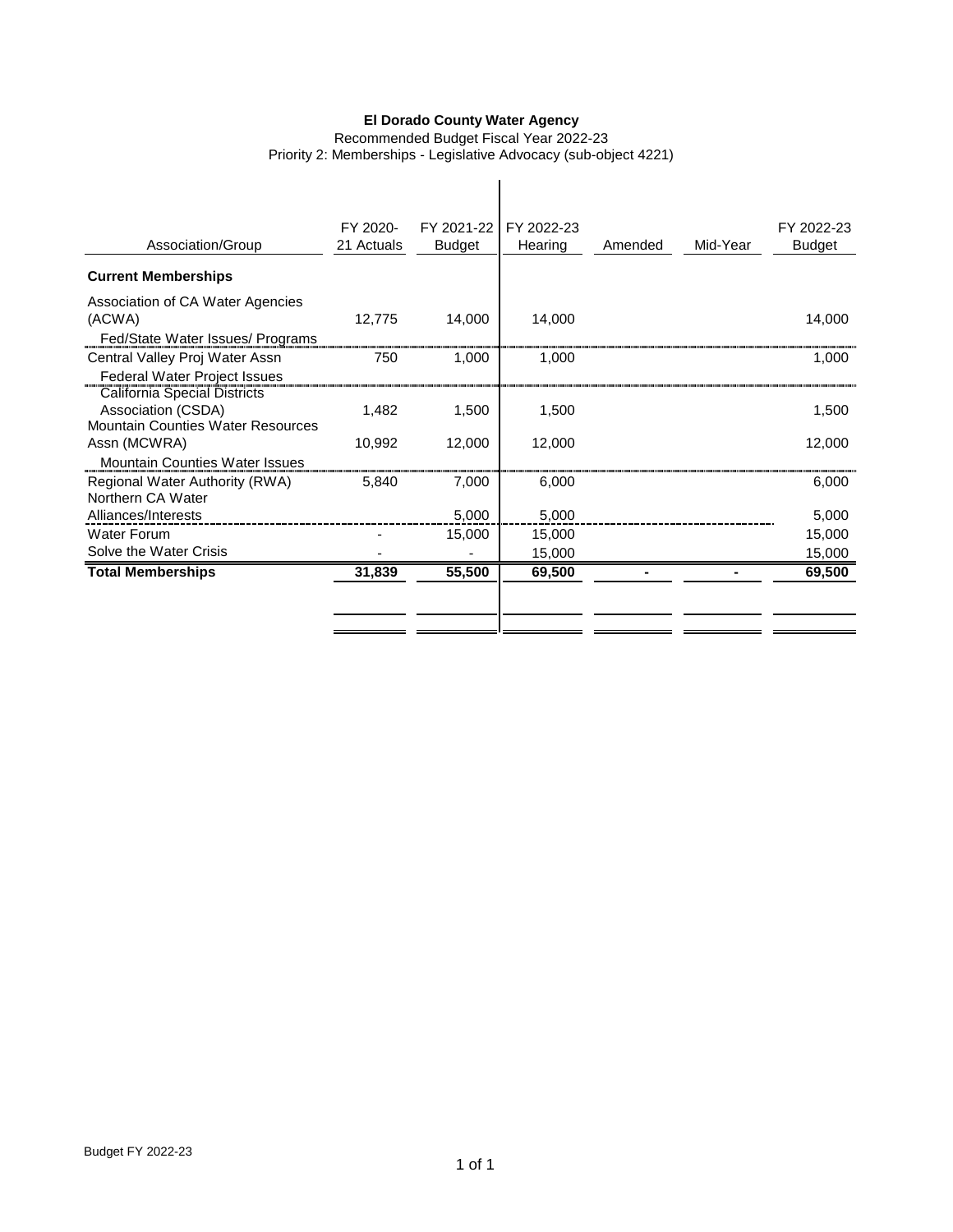Recommended Budget Fiscal Year 2022-23 Professional Services (sub-object 4300)

| <b>Projects</b>                                             | Vendor | Program | FY 2020-21<br><b>Actuals</b> | FY 2021-22<br><b>Budget</b> | FY 2022-23<br>Hearing | Amended | Mid-Year | FY 2022-23<br><b>Budget</b> |
|-------------------------------------------------------------|--------|---------|------------------------------|-----------------------------|-----------------------|---------|----------|-----------------------------|
| <b>Governance and Partnerships</b><br><b>Water Security</b> |        |         | 24.029<br>1.394.233          | 25,000<br>2.918.179         | 25,000<br>2,989,667   |         | ۰.<br>۰  | 25,000<br>2,584,667         |
| <b>Watershed Management</b>                                 |        |         | 86,383                       | 210,000                     | 200,000               |         | ۰.       | 185,000                     |
| <b>Assistance and Innovation</b>                            |        |         | 471,743                      | 470,000                     | 737,000               |         | ۰.       | 493,000                     |
| <b>Communication and Adovacy</b>                            |        |         | 209.498                      | 350,000                     | 355,000               |         | ۰.       | 355,000                     |
| <b>ADMINISTRATION/OPERATING COSTS</b>                       |        |         | 169.804                      | 312,000                     | 262,000               |         |          | 262,000                     |
| Totals (breakdown by Program are below)                     |        |         | 2,355,690                    | 4,285,179                   | 4,568,667             |         |          | 3.904.667                   |

**Notes:**

| Types of Expenses          | Program | FY 2020-21<br>Actuals | FY 2021-22<br><b>Budget</b> | FY 2022-23<br>Hearing | Amended | Mid-Year | FY 2022-23<br>Budget |
|----------------------------|---------|-----------------------|-----------------------------|-----------------------|---------|----------|----------------------|
| <b>Water Security</b>      |         | .394.233              | 2.918.179                   | 2.989.667             |         |          | 2,989,667            |
| Goverance and Partnership  |         | 24.029                | 25,000                      | 25,000                |         |          | 25,000               |
| Communication and Advocacy | J       | 209.498               | 350.000                     | 355.000               |         |          | 355.000              |
| Watershed Management       | 4       | 86.383                | 210,000                     | 200,000               |         |          | 200,000              |
| Assistance and Innovation  | 5       | 471.743               | 470.000                     | 737.000               |         |          | 737,000              |
| Administration/Operations  |         | 169,804               | 312,000                     | 262,000               | -       |          | 262,000              |
|                            |         | 2,355,690             | 4,285,179                   | 4,568,667             |         |          | 4.568.667            |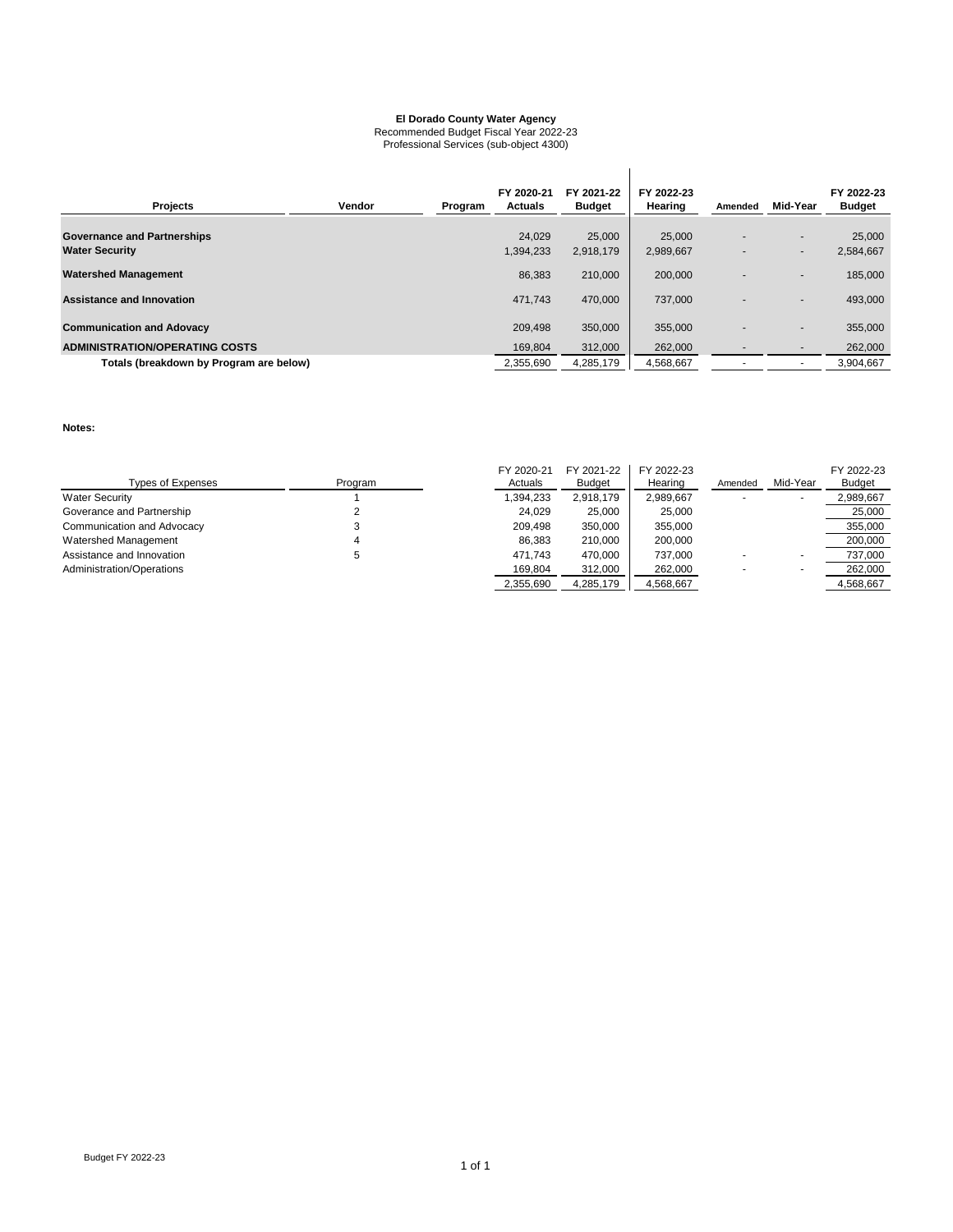Recommended Budget Fiscal Year 2022-23 Priority 2: Transportation & Travel (sub-objects 4600,4602,4608,4609,4651,4652,4654,4655,4656)

| Description                                                         | Days   | <b>Nights</b> | Hearing        | Amended | Mid-<br>year | Adopted        |
|---------------------------------------------------------------------|--------|---------------|----------------|---------|--------------|----------------|
| a<br><b>OVERNIGHT/OUT-OF-STATE TRAVEL</b>                           |        |               |                |         |              |                |
| <b>Association of CA Water Agencies</b>                             |        |               |                |         |              |                |
| (ACWA)                                                              |        |               |                |         |              |                |
| <b>ACWA Fall 2022 conference</b>                                    |        |               |                |         |              |                |
| (Southern California)                                               |        |               |                |         |              |                |
| General Manager                                                     | 4      | 3             | 3,500          |         |              | 3,500          |
| <b>Water Resources Engineer</b><br><b>Board of Director</b>         | 4<br>4 | 3<br>3        | 3,500<br>3,500 |         |              | 3,500<br>3,500 |
| <b>Board of Director</b>                                            | 4      | 3             | 3,500          |         |              | 3,500          |
| <b>ACWA Spring 2023 conference</b>                                  |        |               |                |         |              |                |
| (Northern California)                                               |        |               |                |         |              |                |
| General Manager                                                     | 4      | 3             | 3,300          |         |              | 3,300          |
| Water Resources Engineer                                            | 4      | 3             | 3,300          |         |              | 3,300          |
| <b>Board of Director</b>                                            | 4      | 3             | 3,300          |         |              | 3,300          |
| <b>Board of Director</b>                                            | 4      | 3             | 3,300          |         |              | 3,300          |
| <b>ACWA Federal Affairs Conference</b>                              |        |               |                |         |              |                |
| 2023                                                                |        |               |                |         |              |                |
| (Washington, D.C.)                                                  |        |               |                |         |              |                |
| General Manager                                                     | 5      | 4             | 5,000          |         |              | 5,000          |
| <b>Water Resources Engineer</b>                                     | 5      | 4             | 5,000          |         |              | 5,000          |
| <b>Support Staff/Consultant</b><br><b>Board of Director</b>         | 5<br>5 | 4<br>4        | 5,000<br>5,000 |         |              | 5,000<br>5,000 |
| <b>Board of Director</b>                                            | 5      | 4             | 5,000          |         |              | 5,000          |
| Federal Affairs Follow-up (as                                       |        |               |                |         |              |                |
| Necessary)                                                          |        |               |                |         |              |                |
| (Washington, D.C.)                                                  |        |               |                |         |              |                |
| General Manager                                                     | 4      | 3             | 4,500          |         |              | 4,500          |
| <b>Board of Director</b>                                            | 4      | 3             | 4,500          |         |              | 4,500          |
| <b>Board of Director</b>                                            | 4      | 3             | 4,500          |         |              | 4,500          |
| <b>Regional Chamber Conferences 2023</b>                            |        |               |                |         |              |                |
| Cap-to-Cap*                                                         |        |               |                |         |              |                |
| (Washington, D.C.)                                                  |        |               |                |         |              |                |
| General Manager                                                     | 5      | 4             | 5,000          |         |              | 5,000          |
| Water Resources Engineer                                            | 5      | 4             | 5,000          |         |              | 5,000          |
| <b>Board of Director</b>                                            | 5      | 4<br>4        | 5,000          |         |              | 5,000          |
| <b>Board of Director</b><br><b>American Water Works Association</b> | 5      |               | 5,000          |         |              | 5,000          |
| Annual Conference & Exhibition                                      |        |               |                |         |              |                |
| (Toronto, Canada)                                                   |        |               |                |         |              |                |
| General Manager                                                     | 4      | 3             | 5,000          |         |              | 5,000          |
| Water Resources Engineer                                            | 4      | 3             | 5,000          |         |              | 5,000          |
| <b>American Water Resources Association</b>                         |        |               |                |         |              |                |
| Annual Water Resources Conference                                   |        |               |                |         |              |                |
| (WA)                                                                |        |               |                |         |              |                |
| General Manager                                                     | 4      | 3             | 3,500          |         |              | 3,500          |
| Water Resources Engineer                                            | 4      | 3             | 3,500          |         |              | 3,500          |
| American Water Resources Association                                |        |               |                |         |              |                |
| 2023                                                                |        |               |                |         |              |                |
| <b>Spring Conference</b><br><b>General Manager</b>                  | 4      | 3             |                |         |              |                |
| <b>USBR Sponsored by Centeral Valley</b>                            |        |               | 3,000          |         |              | 3,000          |
| <b>Project Water Association 2023</b>                               |        |               |                |         |              |                |
| Mid-Pacific Region Water Users                                      |        |               |                |         |              |                |
| Conference                                                          |        |               |                |         |              |                |
| (Nevada)                                                            |        |               |                |         |              |                |
| General Manager                                                     | 4      | 3             | 1,800          |         |              | 1,800          |
| Water Resources Engineer                                            | 4      | 3             | 1,800          |         |              | 1,800          |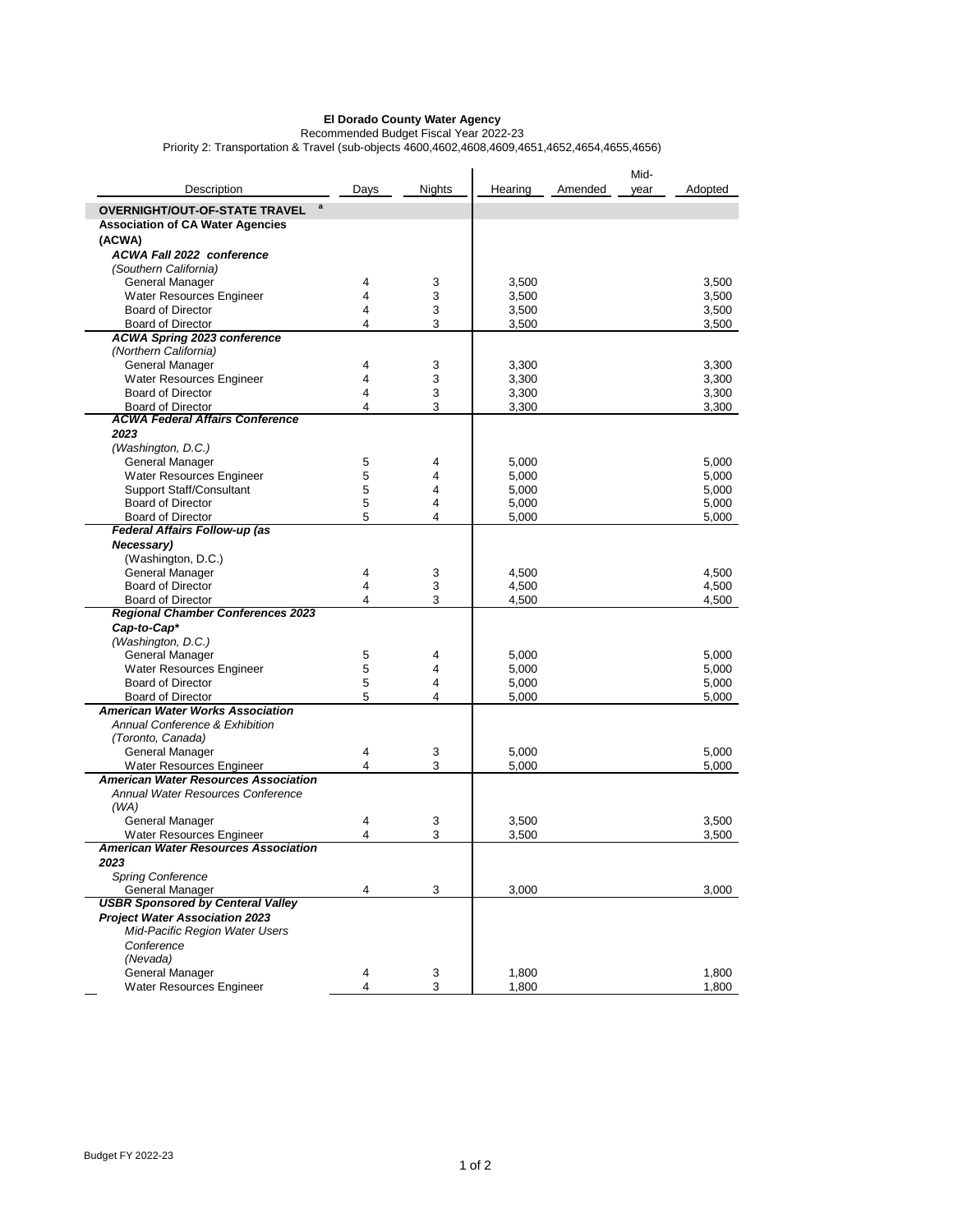#### Priority 2: Transportation & Travel (sub-objects 4600,4602,4608,4609,4651,4652,4654,4655,4656)

| Description                                                                                                          | Days                      | <b>Nights</b>               | Hearing               | Amended | Mid-<br>vear | Adopted               |
|----------------------------------------------------------------------------------------------------------------------|---------------------------|-----------------------------|-----------------------|---------|--------------|-----------------------|
| <b>CSDA Board Secretary/Clerk Conference</b><br><b>Board Clerk</b>                                                   | 4                         | 3                           | 1.500                 |         |              | 1.500                 |
| Staff Training, Off-site Meetings, and<br><b>Unidentified Travel</b><br>Total Budget (breakdown by sub-object below) | a                         |                             | 7,500<br>118,300      |         |              | 7,500<br>118,300      |
| <b>Travel Budget Summary</b>                                                                                         | FY 2020-<br>21<br>Actuals | FY 2021-22<br><b>Budget</b> | FY 2022-23<br>Hearing | Amended | Mid-<br>Year | FY 2022-<br>23 Budget |
| Registration Fees (s/o 4609)                                                                                         | 1,025                     | 20,910                      | 30,990                |         |              | 30,990                |
| Transportation & Travel - NO OVERNIGHT<br>(s/o 4600)                                                                 | h                         | 7,500                       | 7,500                 |         |              | 7,500                 |
| Hotel Charges Non Employee (Board<br>Member) (s/o 4608)                                                              |                           | 20,910                      | 30.990                |         |              | 30.990                |
| Transportation & Travel - OVERNIGHT(s/o<br>4651,4652,4654,4655,4656)                                                 |                           | 27.880                      | 41,320                |         |              | 41,320                |
| Private Vehicle Mileage (s/o 4602)                                                                                   |                           | 7,500                       | 7,500                 |         |              | 7,500                 |
| <b>Total Services</b>                                                                                                | 1,025                     | 84,700                      | 118,300               |         |              | 118,300               |

#### **Notes:**

(a) Overnight, out-of-state travel, or travel expenditures that exceed the limits of the Travel Policies B-1006 and B-1017 will be brought to the Board for approval.

(b) Transportation & Travel (sub-object 4600) includes no overnight charges for meals, lodging, airfare, car rental, taxis, shuttles, and miscellaneous expenses (e.g., parking)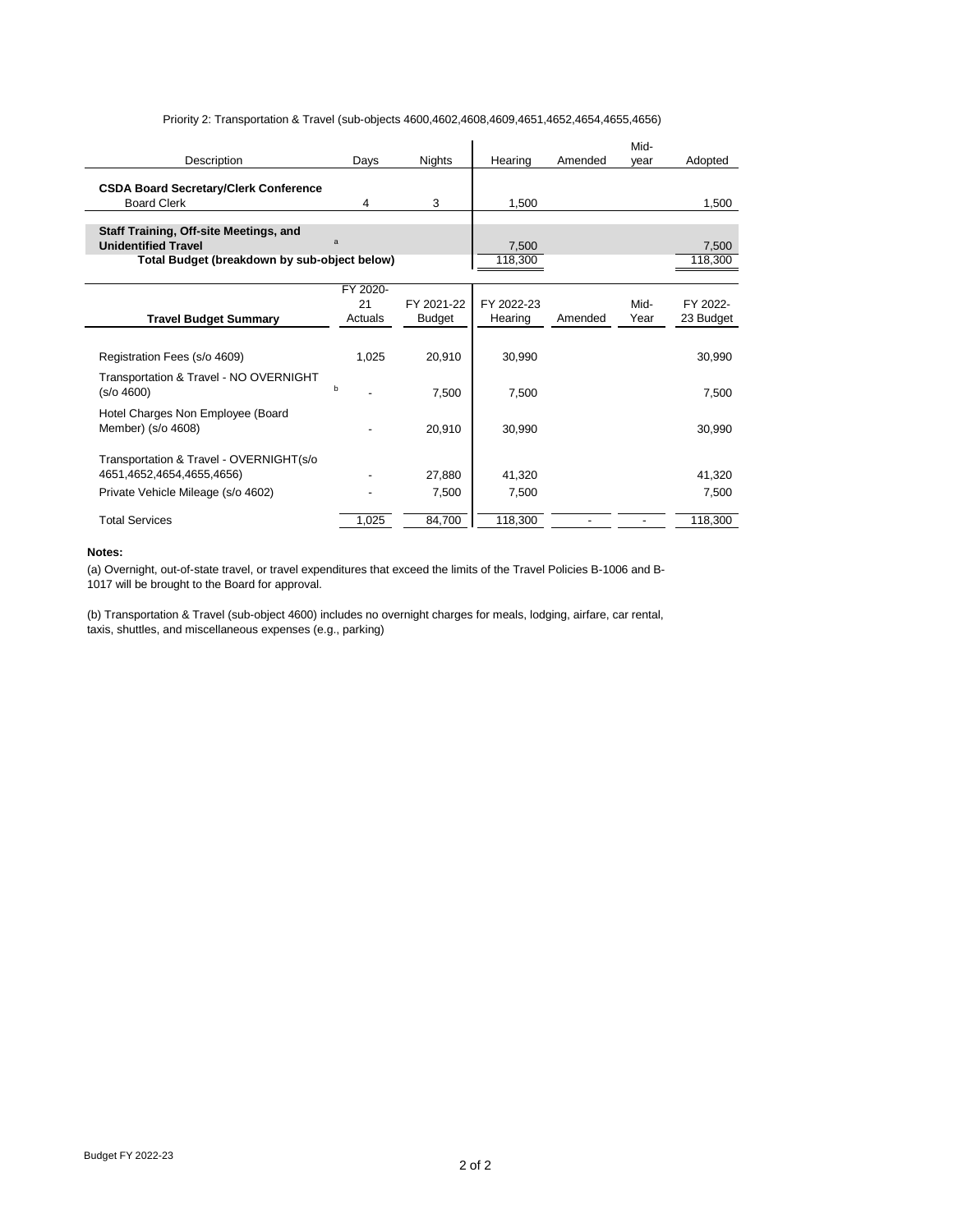Recommended Budget Fiscal Year 2022-23 Contributions and Cost Shares Worksheet (sub-object 5240)

| Joint Delta Advocacy Program<br>Northern California Water Alliance<br>3<br>3<br>Joint Defense Group<br><b>Cost Share Programs</b><br>Water Forum - City of Sacramento<br>$\overline{2}$<br><b>Regional Water Authority</b><br>$\overline{2}$<br>Annual Associate Member Dues<br>Subscription Program: Stategic Affairs Program<br>$\overline{2}$<br>Subscription Programs - BiOps<br>$\overline{2}$<br><b>Grant Program</b><br><b>STPUD GSA MOU</b><br>$\overline{2}$<br><b>Annual Cost Shares</b><br>5<br>Tahoe City P.U.D.<br>5<br>South Tahoe P.U.D.<br>5<br>El Dorado Irrigation District<br>5<br>Georgetown Divide P.U.D.<br>5<br>Grizzly Flats C.S.D.<br>5<br><b>TBD Grant Recipient</b><br>CABY JPA<br>4<br>$\overline{2}$<br>CABY Prop 84 Grant Funding - County of El Dorado<br>CABY Prop 84 Grant Funding - SYRCL<br>$\overline{2}$<br>WaterSMARTAmerican River Basin Water Marketing<br>Strategy<br>4<br>Watershed monitoring and predictive data programs;<br>WaterSMART ARHO WSM<br>4<br>WaterSMART: Upper American River Watershed<br>4<br>WaterSMART Drought Resiliency Grant (EID)<br>$\mathbf{1}$<br><b>Hydro Development Cost Shares</b><br><b>Unidentified Purveyor</b><br>$\mathbf{1}$<br><b>Water Rights Cost Share</b> | 9,519        | 5,000<br>25,000<br>5,840<br>8,500<br>35,660 | 5,000<br>20,000<br>5,840<br>8,500<br>110,750 |  | 5,000<br>20,000          |
|----------------------------------------------------------------------------------------------------------------------------------------------------------------------------------------------------------------------------------------------------------------------------------------------------------------------------------------------------------------------------------------------------------------------------------------------------------------------------------------------------------------------------------------------------------------------------------------------------------------------------------------------------------------------------------------------------------------------------------------------------------------------------------------------------------------------------------------------------------------------------------------------------------------------------------------------------------------------------------------------------------------------------------------------------------------------------------------------------------------------------------------------------------------------------------------------------------------------------------------------|--------------|---------------------------------------------|----------------------------------------------|--|--------------------------|
|                                                                                                                                                                                                                                                                                                                                                                                                                                                                                                                                                                                                                                                                                                                                                                                                                                                                                                                                                                                                                                                                                                                                                                                                                                              |              |                                             |                                              |  |                          |
|                                                                                                                                                                                                                                                                                                                                                                                                                                                                                                                                                                                                                                                                                                                                                                                                                                                                                                                                                                                                                                                                                                                                                                                                                                              |              |                                             |                                              |  |                          |
|                                                                                                                                                                                                                                                                                                                                                                                                                                                                                                                                                                                                                                                                                                                                                                                                                                                                                                                                                                                                                                                                                                                                                                                                                                              |              |                                             |                                              |  |                          |
|                                                                                                                                                                                                                                                                                                                                                                                                                                                                                                                                                                                                                                                                                                                                                                                                                                                                                                                                                                                                                                                                                                                                                                                                                                              |              |                                             |                                              |  |                          |
|                                                                                                                                                                                                                                                                                                                                                                                                                                                                                                                                                                                                                                                                                                                                                                                                                                                                                                                                                                                                                                                                                                                                                                                                                                              |              |                                             |                                              |  |                          |
|                                                                                                                                                                                                                                                                                                                                                                                                                                                                                                                                                                                                                                                                                                                                                                                                                                                                                                                                                                                                                                                                                                                                                                                                                                              |              |                                             |                                              |  |                          |
|                                                                                                                                                                                                                                                                                                                                                                                                                                                                                                                                                                                                                                                                                                                                                                                                                                                                                                                                                                                                                                                                                                                                                                                                                                              |              |                                             |                                              |  |                          |
|                                                                                                                                                                                                                                                                                                                                                                                                                                                                                                                                                                                                                                                                                                                                                                                                                                                                                                                                                                                                                                                                                                                                                                                                                                              |              |                                             |                                              |  |                          |
|                                                                                                                                                                                                                                                                                                                                                                                                                                                                                                                                                                                                                                                                                                                                                                                                                                                                                                                                                                                                                                                                                                                                                                                                                                              |              |                                             |                                              |  |                          |
|                                                                                                                                                                                                                                                                                                                                                                                                                                                                                                                                                                                                                                                                                                                                                                                                                                                                                                                                                                                                                                                                                                                                                                                                                                              |              |                                             |                                              |  |                          |
|                                                                                                                                                                                                                                                                                                                                                                                                                                                                                                                                                                                                                                                                                                                                                                                                                                                                                                                                                                                                                                                                                                                                                                                                                                              |              |                                             |                                              |  |                          |
|                                                                                                                                                                                                                                                                                                                                                                                                                                                                                                                                                                                                                                                                                                                                                                                                                                                                                                                                                                                                                                                                                                                                                                                                                                              |              | 160,000                                     | 160,000                                      |  | 160,000                  |
|                                                                                                                                                                                                                                                                                                                                                                                                                                                                                                                                                                                                                                                                                                                                                                                                                                                                                                                                                                                                                                                                                                                                                                                                                                              |              |                                             |                                              |  |                          |
|                                                                                                                                                                                                                                                                                                                                                                                                                                                                                                                                                                                                                                                                                                                                                                                                                                                                                                                                                                                                                                                                                                                                                                                                                                              | 4,004        |                                             |                                              |  |                          |
|                                                                                                                                                                                                                                                                                                                                                                                                                                                                                                                                                                                                                                                                                                                                                                                                                                                                                                                                                                                                                                                                                                                                                                                                                                              | 177,541      |                                             |                                              |  | ٠                        |
|                                                                                                                                                                                                                                                                                                                                                                                                                                                                                                                                                                                                                                                                                                                                                                                                                                                                                                                                                                                                                                                                                                                                                                                                                                              | 34,369       |                                             |                                              |  | $\overline{\phantom{a}}$ |
|                                                                                                                                                                                                                                                                                                                                                                                                                                                                                                                                                                                                                                                                                                                                                                                                                                                                                                                                                                                                                                                                                                                                                                                                                                              | 30,375       |                                             |                                              |  | ä,                       |
|                                                                                                                                                                                                                                                                                                                                                                                                                                                                                                                                                                                                                                                                                                                                                                                                                                                                                                                                                                                                                                                                                                                                                                                                                                              | 2,590        |                                             |                                              |  |                          |
|                                                                                                                                                                                                                                                                                                                                                                                                                                                                                                                                                                                                                                                                                                                                                                                                                                                                                                                                                                                                                                                                                                                                                                                                                                              |              | 440.000                                     | 400.000                                      |  | 400.000                  |
|                                                                                                                                                                                                                                                                                                                                                                                                                                                                                                                                                                                                                                                                                                                                                                                                                                                                                                                                                                                                                                                                                                                                                                                                                                              |              |                                             |                                              |  |                          |
|                                                                                                                                                                                                                                                                                                                                                                                                                                                                                                                                                                                                                                                                                                                                                                                                                                                                                                                                                                                                                                                                                                                                                                                                                                              |              |                                             |                                              |  |                          |
|                                                                                                                                                                                                                                                                                                                                                                                                                                                                                                                                                                                                                                                                                                                                                                                                                                                                                                                                                                                                                                                                                                                                                                                                                                              |              |                                             |                                              |  |                          |
|                                                                                                                                                                                                                                                                                                                                                                                                                                                                                                                                                                                                                                                                                                                                                                                                                                                                                                                                                                                                                                                                                                                                                                                                                                              |              |                                             |                                              |  |                          |
|                                                                                                                                                                                                                                                                                                                                                                                                                                                                                                                                                                                                                                                                                                                                                                                                                                                                                                                                                                                                                                                                                                                                                                                                                                              |              | 200.000                                     |                                              |  |                          |
|                                                                                                                                                                                                                                                                                                                                                                                                                                                                                                                                                                                                                                                                                                                                                                                                                                                                                                                                                                                                                                                                                                                                                                                                                                              |              | 325,000                                     | 175,000                                      |  | 175,000                  |
|                                                                                                                                                                                                                                                                                                                                                                                                                                                                                                                                                                                                                                                                                                                                                                                                                                                                                                                                                                                                                                                                                                                                                                                                                                              |              |                                             | 153,000                                      |  |                          |
|                                                                                                                                                                                                                                                                                                                                                                                                                                                                                                                                                                                                                                                                                                                                                                                                                                                                                                                                                                                                                                                                                                                                                                                                                                              |              | 50,000                                      | 50,000                                       |  | 50,000                   |
|                                                                                                                                                                                                                                                                                                                                                                                                                                                                                                                                                                                                                                                                                                                                                                                                                                                                                                                                                                                                                                                                                                                                                                                                                                              |              |                                             |                                              |  |                          |
|                                                                                                                                                                                                                                                                                                                                                                                                                                                                                                                                                                                                                                                                                                                                                                                                                                                                                                                                                                                                                                                                                                                                                                                                                                              | ä,           | ÷.                                          | $\mathbf{r}$                                 |  | ÷.                       |
|                                                                                                                                                                                                                                                                                                                                                                                                                                                                                                                                                                                                                                                                                                                                                                                                                                                                                                                                                                                                                                                                                                                                                                                                                                              |              |                                             |                                              |  |                          |
| <b>Unidentified Purveyor</b><br>1                                                                                                                                                                                                                                                                                                                                                                                                                                                                                                                                                                                                                                                                                                                                                                                                                                                                                                                                                                                                                                                                                                                                                                                                            | (9, 115)     | ÷                                           |                                              |  |                          |
| 5<br>American Rescue Plan Act                                                                                                                                                                                                                                                                                                                                                                                                                                                                                                                                                                                                                                                                                                                                                                                                                                                                                                                                                                                                                                                                                                                                                                                                                |              | $\overline{a}$                              |                                              |  |                          |
| 5<br>Tahoe City P.U.D.                                                                                                                                                                                                                                                                                                                                                                                                                                                                                                                                                                                                                                                                                                                                                                                                                                                                                                                                                                                                                                                                                                                                                                                                                       |              | ÷                                           | 975,000                                      |  |                          |
| 5<br>El Dorado Irrigation District                                                                                                                                                                                                                                                                                                                                                                                                                                                                                                                                                                                                                                                                                                                                                                                                                                                                                                                                                                                                                                                                                                                                                                                                           |              | ÷                                           | 1,190,000                                    |  |                          |
| 5<br>Grizzly Flats C.S.D.                                                                                                                                                                                                                                                                                                                                                                                                                                                                                                                                                                                                                                                                                                                                                                                                                                                                                                                                                                                                                                                                                                                                                                                                                    |              |                                             | 2,830,000                                    |  |                          |
| 5<br>Georgetown Divide P.U.D.                                                                                                                                                                                                                                                                                                                                                                                                                                                                                                                                                                                                                                                                                                                                                                                                                                                                                                                                                                                                                                                                                                                                                                                                                |              |                                             | 50,000                                       |  |                          |
|                                                                                                                                                                                                                                                                                                                                                                                                                                                                                                                                                                                                                                                                                                                                                                                                                                                                                                                                                                                                                                                                                                                                                                                                                                              |              |                                             |                                              |  |                          |
| <b>Government Agency Cost Shares/Grants (continued)</b>                                                                                                                                                                                                                                                                                                                                                                                                                                                                                                                                                                                                                                                                                                                                                                                                                                                                                                                                                                                                                                                                                                                                                                                      |              |                                             |                                              |  |                          |
| <b>Watershed Program</b>                                                                                                                                                                                                                                                                                                                                                                                                                                                                                                                                                                                                                                                                                                                                                                                                                                                                                                                                                                                                                                                                                                                                                                                                                     |              |                                             |                                              |  |                          |
| Program Development with R.C.D.<br>4                                                                                                                                                                                                                                                                                                                                                                                                                                                                                                                                                                                                                                                                                                                                                                                                                                                                                                                                                                                                                                                                                                                                                                                                         |              | 25,000                                      | 25,000                                       |  | 25,000                   |
| Tour - West Slope Areas<br>3                                                                                                                                                                                                                                                                                                                                                                                                                                                                                                                                                                                                                                                                                                                                                                                                                                                                                                                                                                                                                                                                                                                                                                                                                 | $\mathbf{r}$ | 15,000                                      | 15,000                                       |  | 15,000                   |
| Ag in the Classroom Sponsorships<br>3                                                                                                                                                                                                                                                                                                                                                                                                                                                                                                                                                                                                                                                                                                                                                                                                                                                                                                                                                                                                                                                                                                                                                                                                        |              | 1,500                                       | 1,500                                        |  | 1,500                    |
| <b>Totals</b>                                                                                                                                                                                                                                                                                                                                                                                                                                                                                                                                                                                                                                                                                                                                                                                                                                                                                                                                                                                                                                                                                                                                                                                                                                | 249,283      | 1,296,500                                   | 6,174,590                                    |  | 851,500                  |

**Notes:**

**(a) Each budget line item is assigned a priority number based on Expenditure Priority Policy No. B-1003. The breakdown is as follows:**

| Priority<br>Priority 1 (sub-object 5240) | FY 2022-23<br>Hearing<br>50,000 | Amended<br>$\overline{\phantom{a}}$ | Mid-Year<br>$\overline{\phantom{a}}$ | FY 2022-23<br><b>Budget</b><br>50,000 |
|------------------------------------------|---------------------------------|-------------------------------------|--------------------------------------|---------------------------------------|
| Priority 2-5 (sub-object 5240)           | 6,124,590<br>6,174,590          | ۰                                   |                                      | 6,124,590<br>6,174,590                |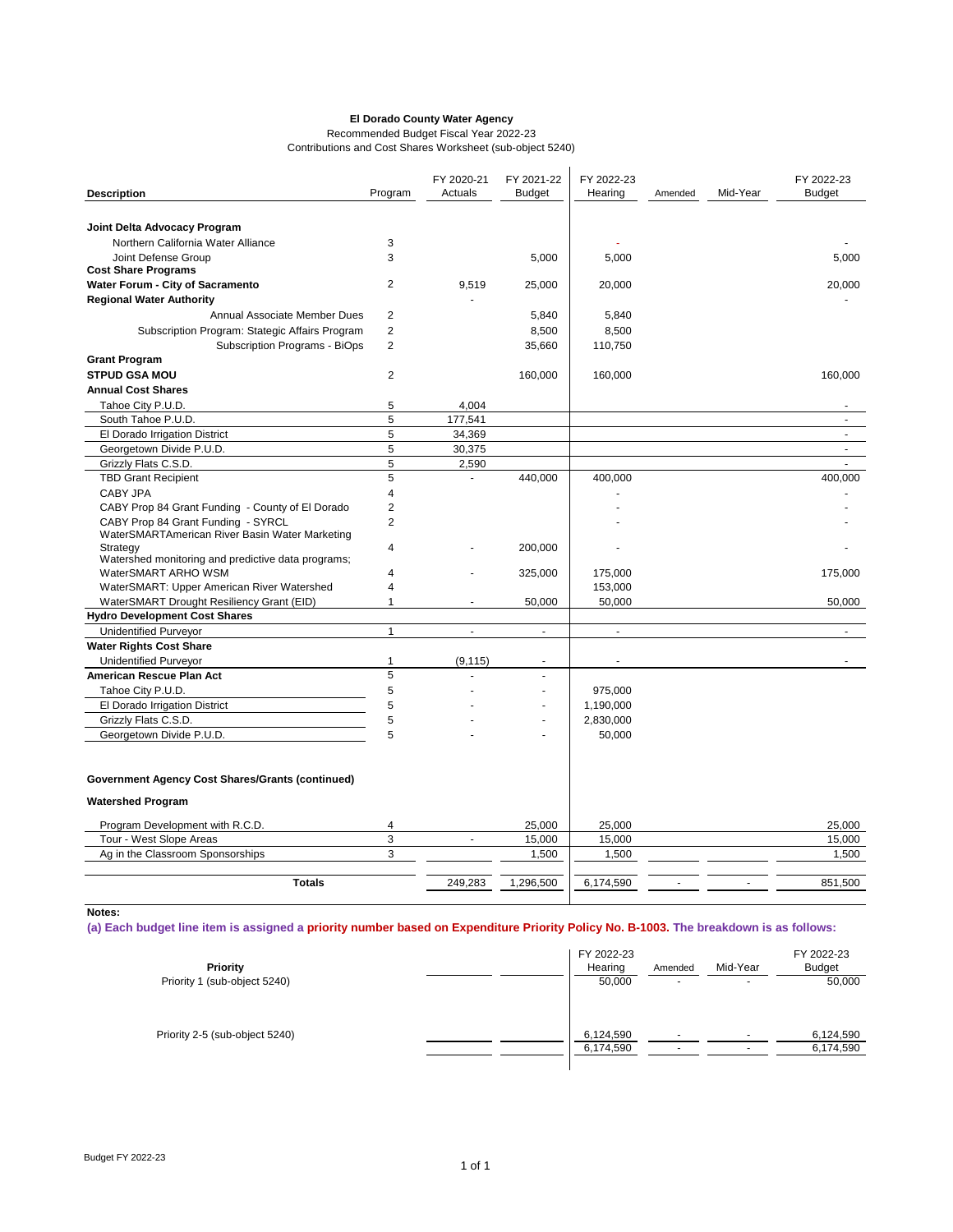Recommended Budget Fiscal Year 2022-23 Priority 2: Fixed Assets (sub-objects 6040 & 6042)

|                                                                                                          | FY 2020-<br>21 Actuals | FY 2021-22<br><b>Budget</b> | FY 2022-<br>23 Hearing | Amended | Mid-Year | FY 2022-23<br><b>Budget</b> |
|----------------------------------------------------------------------------------------------------------|------------------------|-----------------------------|------------------------|---------|----------|-----------------------------|
| Equipment: Items over \$1,500<br>each (sub-object 6040)                                                  |                        |                             |                        |         |          |                             |
| Office furniture: Replacement<br>due to breakage or to meet<br>ergonomic/safety needs of                 |                        |                             |                        |         |          |                             |
| staff.                                                                                                   |                        | 2,000                       | 2,500                  |         |          | 2,500                       |
| <b>Subtotal Equipment</b>                                                                                |                        | 2,000                       | 2,500                  |         |          | 2,500                       |
| Computers: Items over \$1,500<br>each (sub-object 6042)                                                  |                        |                             |                        |         |          |                             |
| Computer/server hardware:<br>Provide enhancement or<br>replace computer related<br>equipment to maintain |                        |                             |                        |         |          |                             |
| Agency's technology.                                                                                     |                        | 2,500                       | 2,500                  |         |          | 2,500                       |
| <b>Subtotal Computers</b>                                                                                | ٠                      | 2,500                       | 2,500                  | ٠       |          | 2,500                       |
| <b>Total Fixed Assets</b>                                                                                |                        | 4,500                       | 5,000                  |         |          | 5,000                       |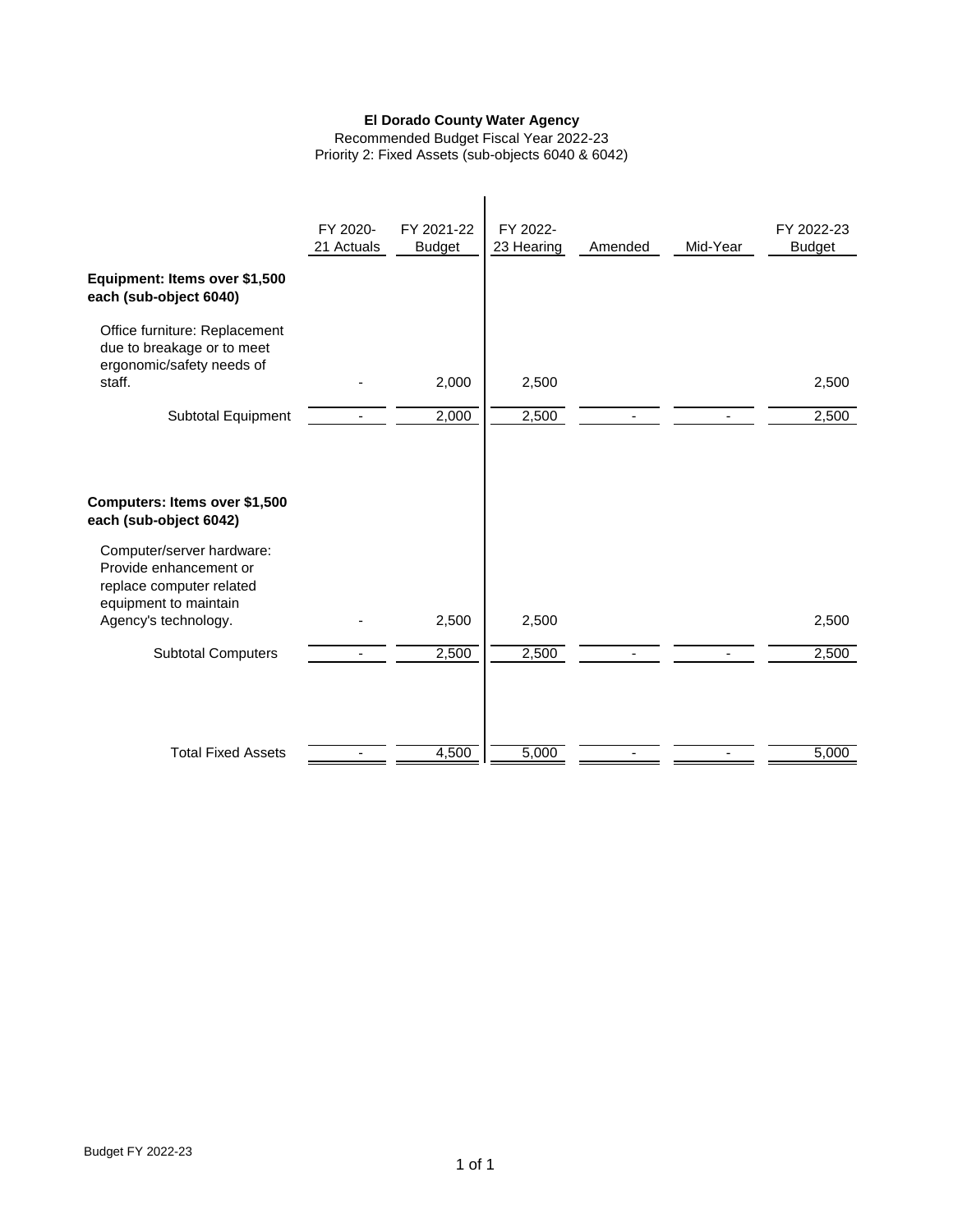#### **Purchase and Sale Agreement - "Texas Hill" Lands**

To acknowledge a long-term notes receivable representing the last payment due from the El Dorado Irrigation District (EID) for the purchase of lands from the Water Agency, which were located within the proposed Texas Hill Reservoir Site. This last payment of \$3,378,360 is due when EID obtains construction financing for and commences construction of the Texas Hill Reservoir. In the event EID or its successors in interest should ever use or sell any of the properties for any purpose inconsistent with the development of a Texas Hill Reservoir, all funds realized thereby by EID or its successors may be disbursed only to fund the development of increased water supplies or increased waste water capacity for the benefit of customers or potential customers to be served by EID or its successors.

El Dorado County Auditor's Office has advised the Water Agency that due to the uncertainty of the debt repayment, with repayment conditional upon certain events occurring and not by a certain date and/or payment plan, the annual audit report will no longer acknowledge this long-term repayment as a notes receivable. This spreadsheet is to provide historical documentation of this outstanding repayment until such time as the debt is repaid. Purchase and Sale Agreement for Texas Hill Properties approved February 6, 1996. First Amendment approved April 23, 1996.

**Total Receivable 3,378,360**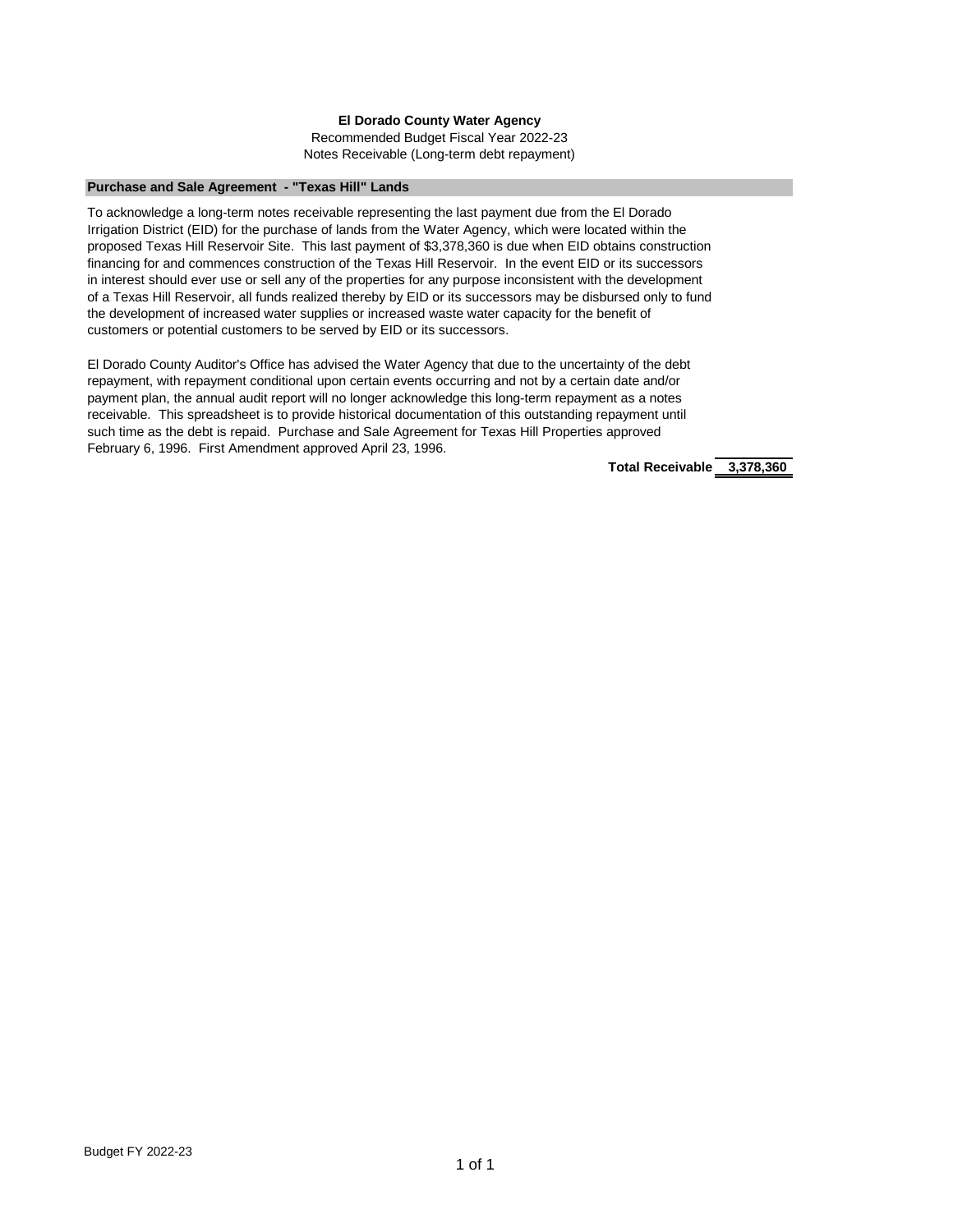# **EL DORADO COUNTY WATER AGENCY BOARD OF DIRECTORS'**

| Subject:             | Policy No. B-1001               | Page 1 of 3                               |
|----------------------|---------------------------------|-------------------------------------------|
| <b>Budget Policy</b> | Date Adopted:<br>April 14, 2010 | <b>Revised Date:</b><br>November 12, 2020 |

#### **1.00 PURPOSE**

It is the intent of the Board to operate in a financially responsible manner and to adopt a balanced budget within the Agency's limited revenue resources.

#### **2.00 DEFINITIONS**

Expenditure Class: A major category of appropriation sub-objects within the budget. (Examples: "Salaries and Benefits", "Services and Supplies", "Fixed Assets".)

Expenditure Priority: The priority level that an expenditure receives based on the Agency's Expenditure Priority Policy (B-1003).

Operating Expense: Costs associated with the Agency's day-to-day administrative activities, including rent, utilities, office supplies, postage, legal notices, building maintenance, information technology, insurance and printing, unless related to a project.

Revenue Class: A major category of revenue sub-objects within the budget. (Examples: "Taxes", "State Revenue", "Charges for Services".)

Sub-object: A line item description of expenditures or revenues. (Example: "Office Expense" is a sub-object in the expenditure class "Services and Supplies".)

#### **3.00 ANNUAL BUDGET DEVELOPMENT**

A budget shall be developed annually for the following fiscal year. Each budget shall include a reserve consistent with the Agency's Reserve Policy (B-1002), as well as budget expenditures in accordance with the expenditure priorities outlined in the Agency's Expenditure Priority Policy (B-1003).

#### **3.01 Proposed Budget**

The proposed budget shall be drafted as follows:

(a) An annual budget shall be prepared by the Business Services Officer based on input from the Board and General Manager;

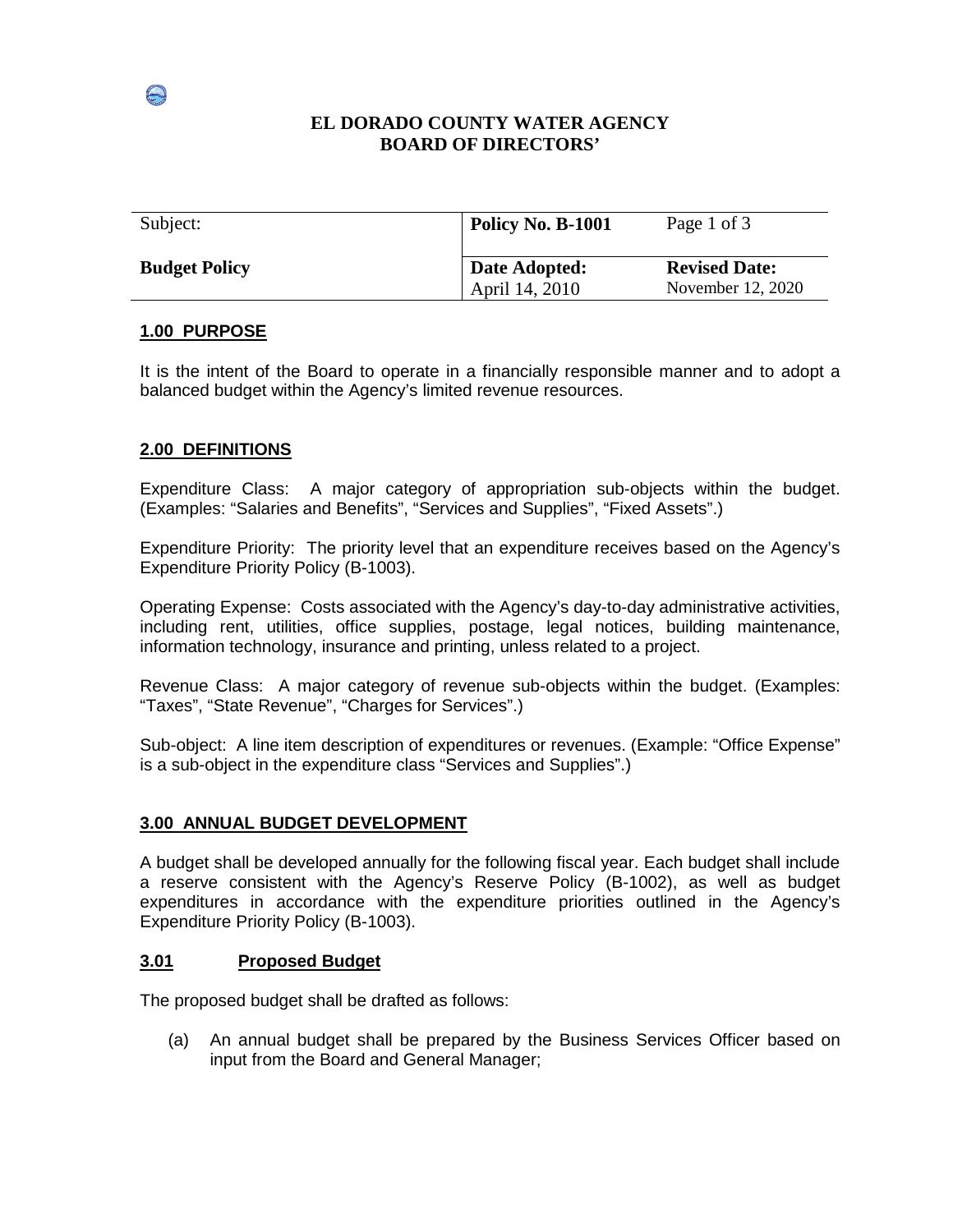- (b) The General Manager shall review the annual budget proposal with the Board Finance Committee [if formed]; and
- (c) A noticed public hearing for the proposed annual budget shall be held by the Board at a public Board meeting.

#### **3.02 Final Budget**

The final annual budget, as amended by the Board at its proposed budget public hearing, will be adopted by resolution with a majority vote at the next public Board meeting.

#### 3.02.1 Personnel Allocations

With the final budget, the Board shall adopt the Personnel Allocations by resolution.

#### **3.03 Budget Adoption Schedule**

The budget adoption schedule may be changed by Board resolution in accordance with State law.

#### **3.04 Budget Amendments/Transfers**

After Board approval of the final annual budget, any revisions to the budget shall generally require prior approval of the Board. Amendments, which move funds between expenditure and revenue classes, require Board resolutions.

### 3.04.1 Board Approval Exceptions

Board approval is not required in the following situations:

- (a) If after a fiscal year ends, the actual fund balance carry-over varies less than 15% from the projected fund balance due to items encumbered in the previous fiscal year, the General Manager with assistance from the Business Services Officer may adjust the budget.
- (b) There are sufficient funds within an expenditure class to cover an over-expenditure condition of an operating expense sub-object. (Example: The utilities sub-object will be over-budget, but within the Services & Supplies class there are sufficient funds to cover the overage.)
- (c) Emergency situations as defined in the Purchasing Policy (B-1005).
	- i. This does not include any expenses, which explicitly require Board approval as defined in any of the Board policies.

#### 3.04.2 General Manager and Business Services Officer

The General Manager and Business Services Officer shall be responsible for maintaining a balanced budget within Section 3.04 guidelines and bringing to the Board's attention any budget revisions that require Board approval.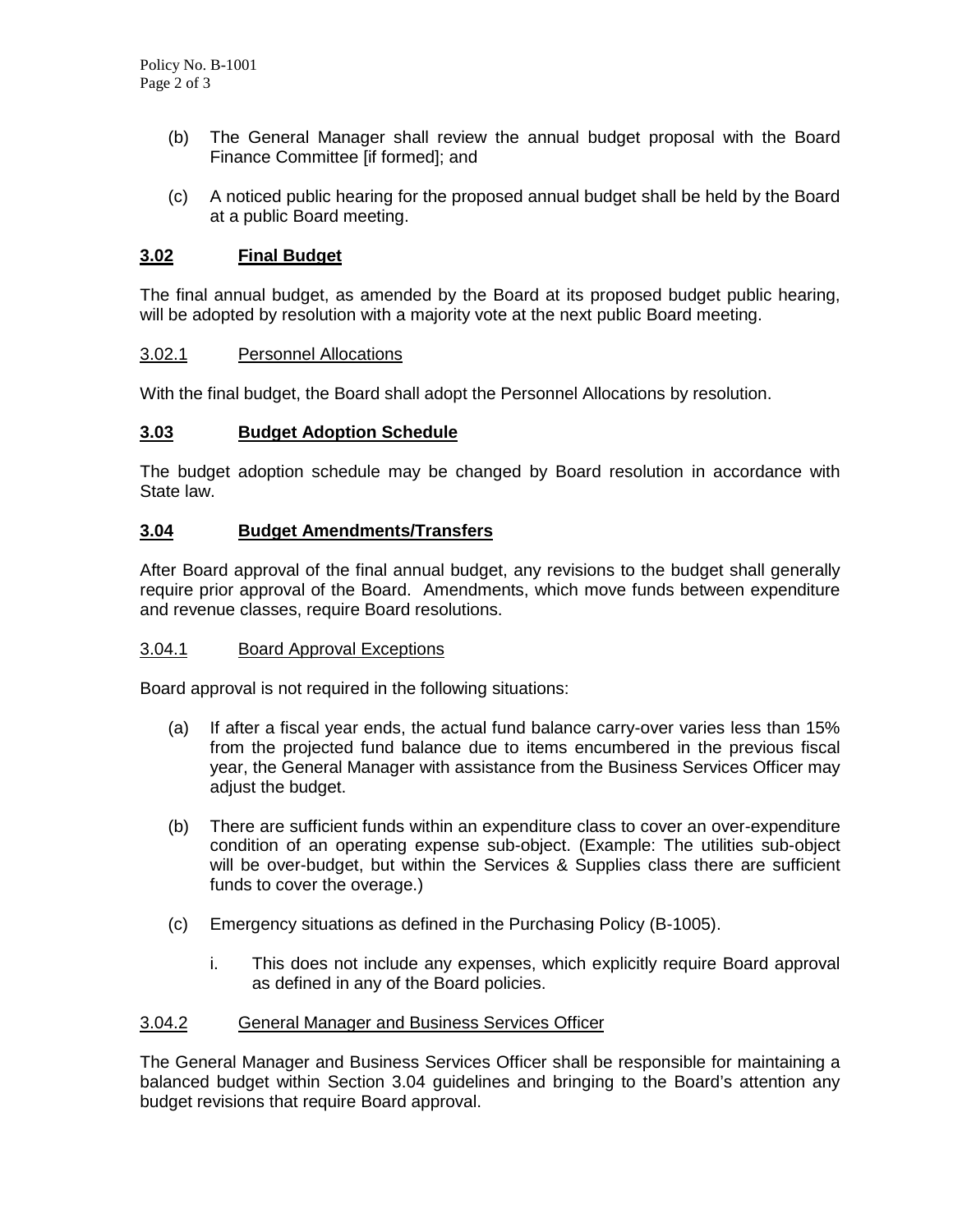# **4.00 BUDGET MANAGEMENT**

It is the responsibility of the General Manager to maintain Agency expenditure levels within the budgeted amounts and of the General Manager and Business Services Officer to inform the Board about financial operations of the Agency, so the Board can make informed decisions and fully discharge its legal responsibilities in a fiscally sound manner.

# **4.01 Reports**

The Business Services Officer shall submit the following reports at regularly scheduled Board meetings:

- (a) Monthly budget to actual report, which includes the revenues, expenditures, and net balance for the current fiscal year, and shows a forecast of the remainder of the fiscal year;
- (b) Monthly warrant register, which provides a brief description of all payment requests made to the County's Auditor-Controller.

## **5.00 EFFECTIVE DATE AND SUPERSESSION**

This Policy shall be effective upon its adoption and shall supersede all prior policies, amendments, letters of intent, or positions of Agency on this subject.

### **5.01 Board Resolutions**

Resolution Number Date Board Approved WA-6-2010 April 14, 2010 #15 November 8, 2017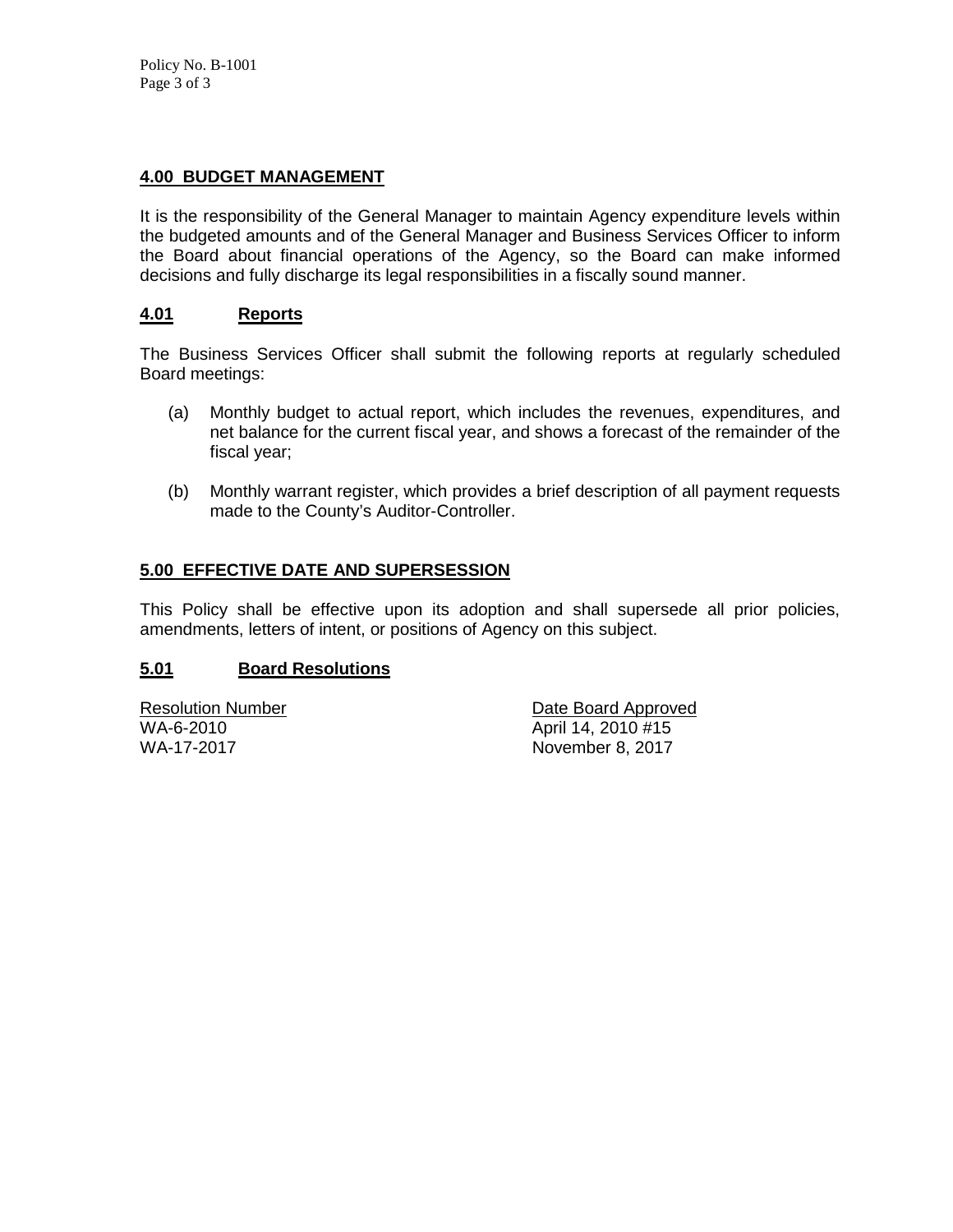

# **EL DORADO COUNTY WATER AGENCY BOARD OF DIRECTORS**

| Subject:              | Policy No. B-1002             | Page 1 of 3                 |
|-----------------------|-------------------------------|-----------------------------|
| <b>RESERVE POLICY</b> | Date Adopted:<br>June 2, 2010 | <b>Revised Date:</b><br>n/a |

# **1.00 INTRODUCTION**

The Water Agency's Board ("Board") may establish any reserves it deems necessary for the Water Agency ("Agency") to conduct business in a fiscally responsible manner.

# **2.00 ESTABLISHING A RESERVE**

All reserves shall be established by resolution with a majority vote of the Board.

### **3.00 GENERAL CASH FLOW RESERVE**

The Water Agency's primary source of funding is ad valorem taxes, the majority of which are received around January and late April. Since there are no provisions in the Water Agency Act that allow the Agency to borrow funds or establish a line of credit to cover the Agency's daily operations and legislative mandated duties prior to the receipt of ad valorem tax revenues, a cash flow reserve, called the General Cash Flow Reserve ("Cash Flow Reserve"), was established by the Board.

### **3.01 Purpose**

The purpose of the Cash Flow Reserve is to establish and maintain a permanent general revolving fund in such amount that is sufficient to assure payment of the running and operating expenses of the Agency on a cash basis. The Cash Flow Reserve may not be used for any other purpose.

#### 3.01.1 Use of the Cash Flow Reserve

The Cash Flow Reserve may only be used to cover budgeted expenditures during the fiscal year.

#### 3.01.2 Board Approval for Use

Any use of the Cash Flow Reserve, other than for budgeted expenses, requires further Board approval.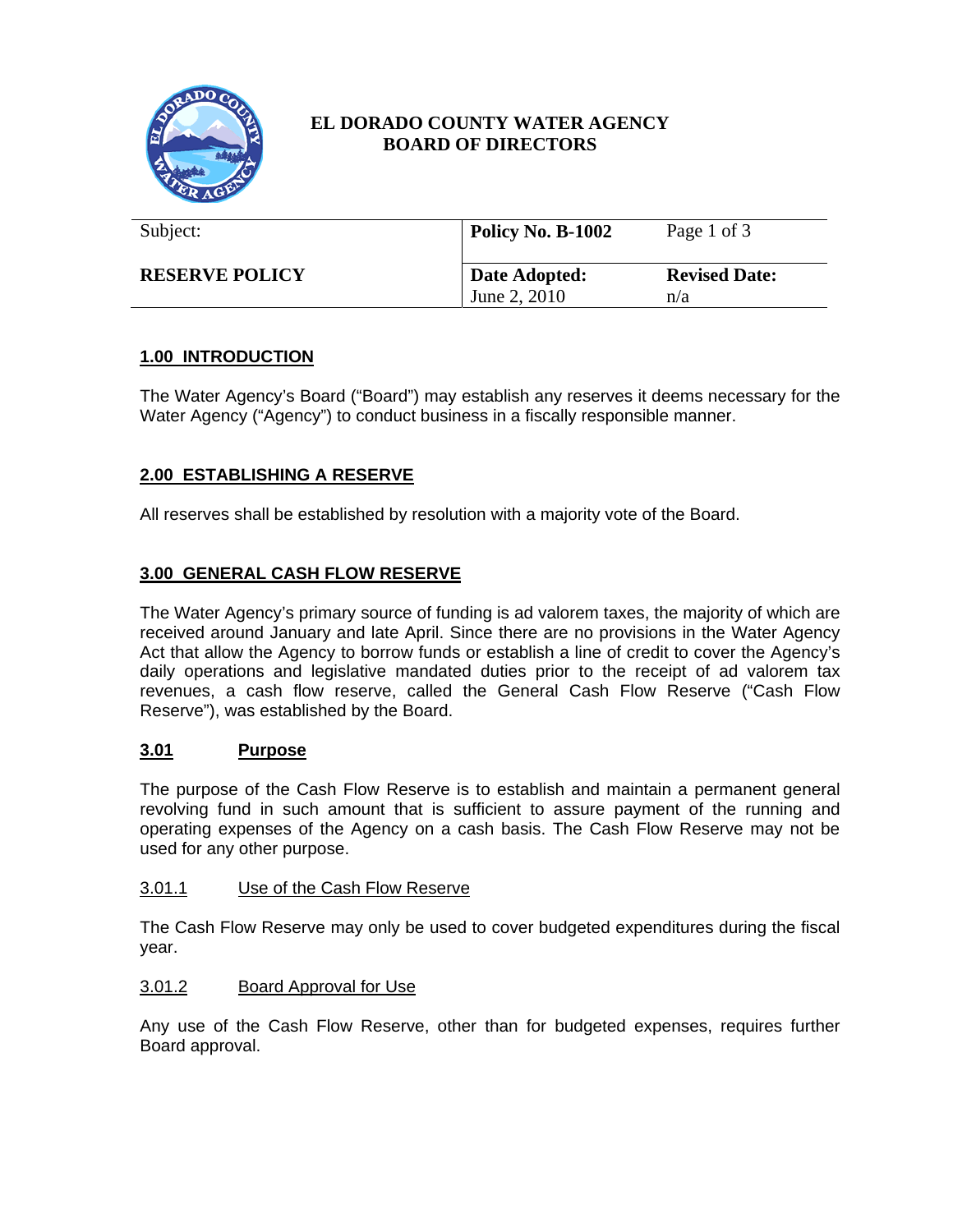# **3.02 Calculating the Reserve Amount**

The recommended amount required for the Cash Flow Reserve is calculated by Staff based on actual expenditure history, plus adjustments for extraordinary expenditures (e.g., onetime expenditures).

#### 3.02.1 Frequency of Calculation

Each fiscal year, during the budget process, the Cash Flow Reserve amount will be reevaluated by Staff to determine if the reserve amount will be adequate to meet the Agency's cash flow needs during the fiscal year operation.

### **3.03 Board Review**

Based on this analysis, Staff shall make a recommendation to the Board during the budget adoption process for the Board's review and approval.

### **3.04 Setting Aside the Reserve**

The Agency shall set aside a Cash Flow Reserve at the beginning of each fiscal year.

#### 3.04.1 End of Fiscal Year

The Cash Flow Reserve shall be fully replenished and restored back to the current designated amount prior to the end of each fiscal year to ensure and preserve the Agency's ability to perform its legal obligations;

### **3.04 Reporting**

Staff will report monthly to the Board on the use and balance of the Cash Flow Reserve.

#### **4.00 DESIGNATED RESERVE**

If the Board deems it necessary, funds for a specific expenditure or purpose may be set aside in a designated reserve.

#### **4.01 Purpose**

The purpose of the Designated Reserve is to establish and maintain a reserve for a specific purpose as authorized and defined by the Board.

#### 4.01.1 Use of the Designated Reserve

The Designated Reserve may only be used to cover specific expenditures.

#### 4.01.2 Board Approval for Use

All expenditures paid from or changes to this Designated Reserve require prior Board approval.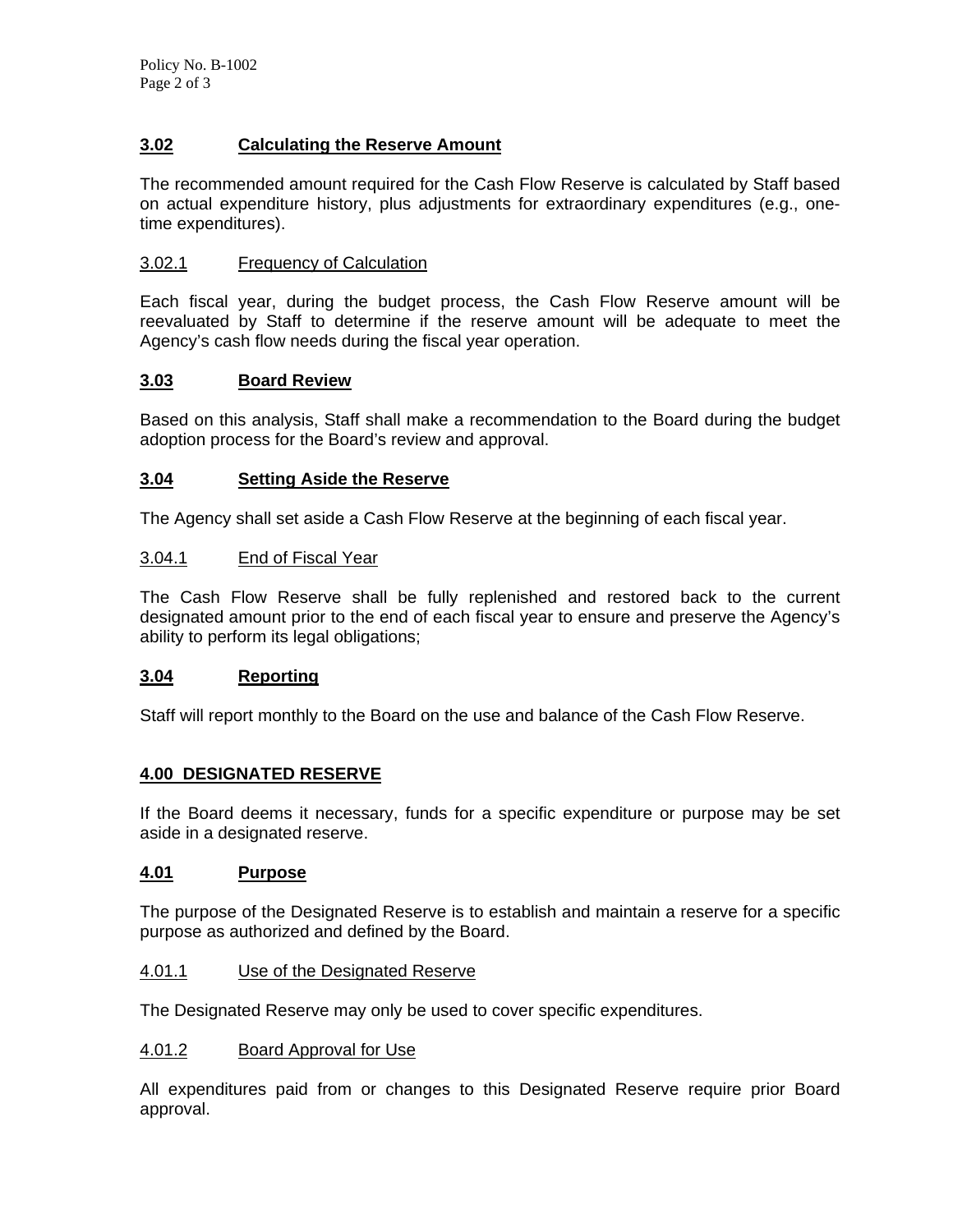# **4.02 Board Review and Setting Reserve Amount**

The Board will review and set the Designated Reserve amount and purpose during the budget adoption process.

#### 4.02.1 Board Amendments to the Designated Reserve Amount

The Board may increase or decrease the Designated Reserve amount by Resolution during the fiscal year.

#### **4.03 Setting Aside the Reserve**

The Agency shall set aside the Designated Reserve at the beginning of each fiscal year.

### **5.00 EFFECTIVE DATE AND SUPERSESSION**

This Policy shall be effective upon its adoption and shall supersede all prior policies, amendments, letters of intent, or positions of Agency on this subject.

### **5.01 Board Resolutions**

WA-13-2010 June 2, 2010 #12

**Resolution Number Community Community** Pate Board Approved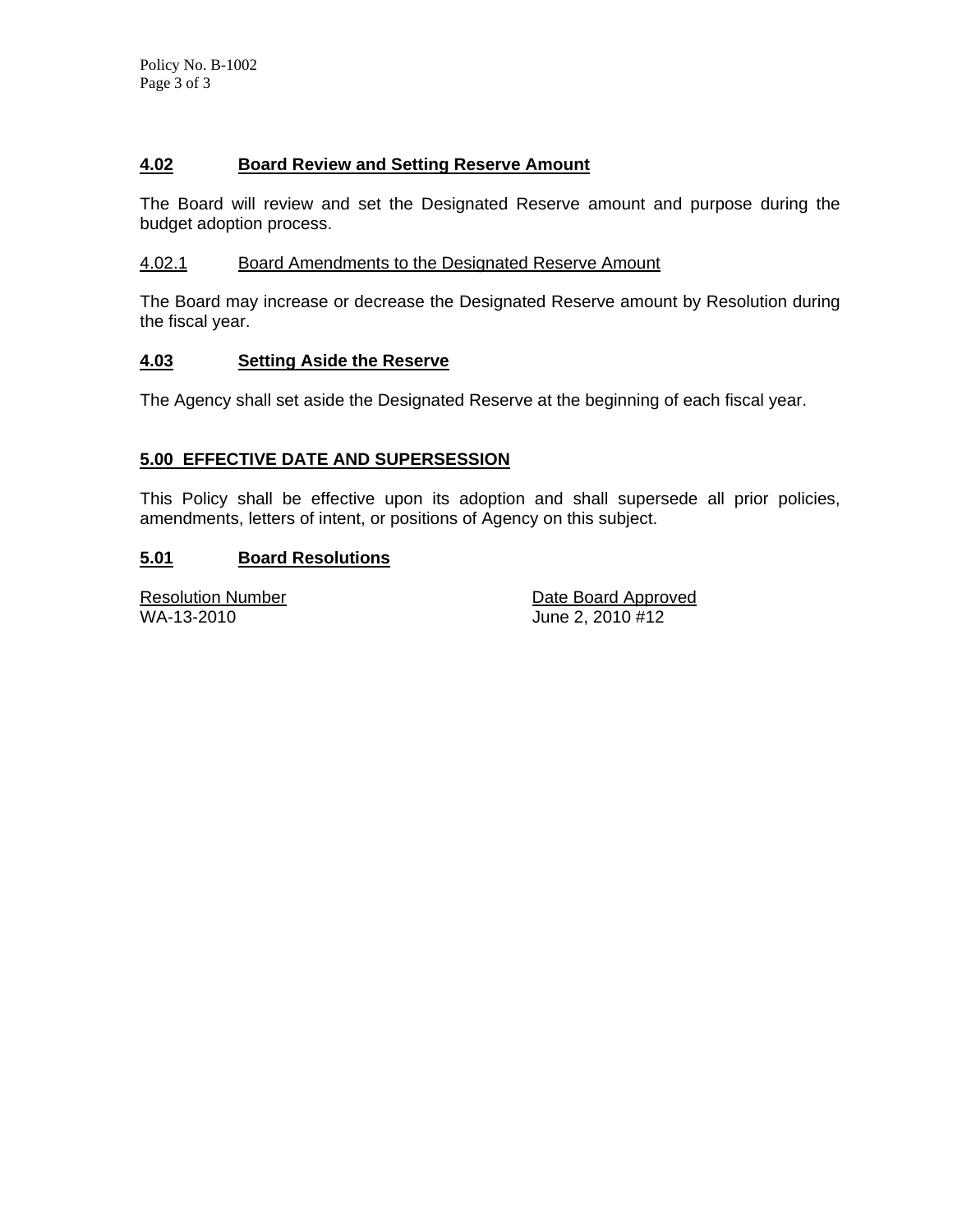# **B-1003 EXPENDITURE PRIORITY POLICY**

# **1.00 PURPOSE**

This Expenditure Priorities Policy ("Policy") is to establish priorities, principles, and procedures for expenditures on projects and activities by the El Dorado County Water Agency ("Agency") to carry out its duties under the El Dorado County Water Agency Act ("Act") (Wat. Code App. Ch. 96).

The investment needs for the El Dorado County for advancing integrated water management for countywide benefits are significant. The Agency's expenditures in projects and activities should be prioritized to improve countywide conditions in an efficient, effective, and responsible manner. This Policy sets the Agency's priorities for expenditure

### **2.00 GENERAL GUIDELINES**

Agency's functions, projects, and activities, and thus the associated expenditures, shall be guided by three foundational documents, which include the Agency's authorizing Act, the Strategic Plan, and the Water Resources Development and Management Plan ("WRDMP"). Agency expenditures should adhere to the following principles:

- (a) All Agency expenditures shall be consistent with the provisions of the Act. The Act sets forth the Agency's powers and duties, as well as their limitations, for its organization, operation, and management, and authorizes the Agency to generate revenue and make expenditures independently or in collaboration with other entities for fulfilling its duties.
- (b) The Agency is authorized to receive ad valorem, property taxes, as a revenue source. Section 96-47 of the Act specifically restricts the use ad valorem property tax revenues for "the cost of constructing any works". "Works" is defined in Section 96-3(e) of the Act as follows:

*"'Work' or 'works' includes dams and dam sites, reservoirs and reservoir sites, and all conduits and other facilities useful in the control, conservation, diversion and transmission of water, power generation and transmission facilities, and all land, property, franchises, easements, rights of way and privileges necessary or useful to operate or maintain any of the foregoing."* 

- (c) Section 96-103 of the Act sets forth legislative findings to support the enactment of the Act and the creation of the countywide Agency. It sets forth the unique purposes of the Agency in supporting countywide water conservation, flood control, and development of water resources which had otherwise been unable to economically develop prior to the creation of the countywide special Agency.
- (d) Agency expenditures shall support the identified goals and objectives adopted by the Board approved Agency Strategic Plan, as amended, from time to time. The Agency Strategic Plan is subject to periodic updates to reflect changes in conditions and organization needs to fulfill the Agency's purposes in the Act.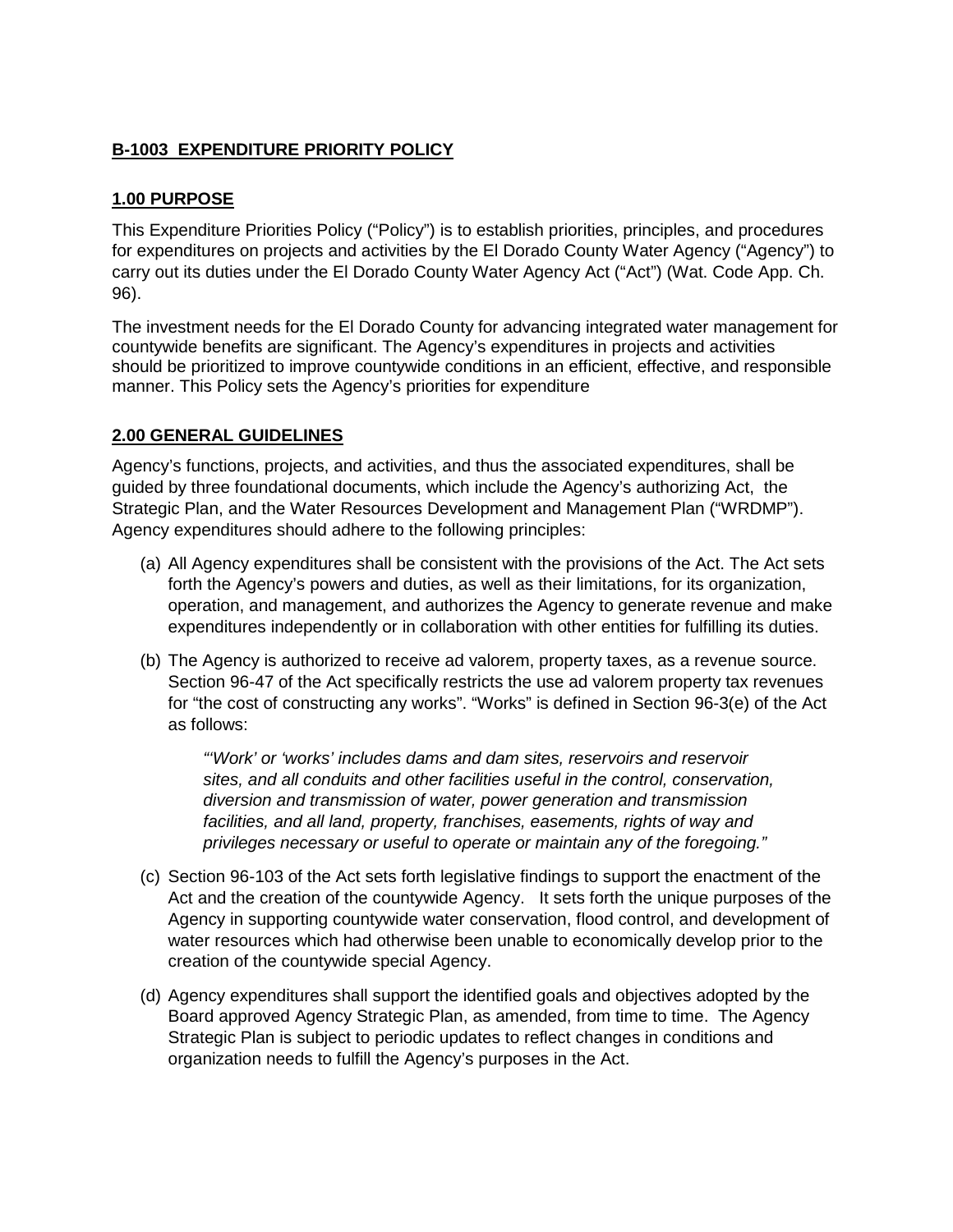(e) Agency expenditures shall be consistent with the Water Resources Development and Management Plan Policy (E-1001) for implementing the Agency WRDMP, which is a countywide water plan with an integrated water management approach and defines the Agency's roles and responsibilities for carrying out strategies and actions consistent with the Act and the Agency Strategic Plan, and in collaboration with other entities, for longterm economic, environmental and social sustainability in El Dorado County. The WRDMP is subject to updates every five years by June 30 in years ending 4 and 9 to address changed conditions, assess progress of implementation, and realign priorities of the Agency's actions.

# **3.00 EXPENDITURE PRIORITIES**

Agency annual expenditures on projects and activities should be consistent with the Resource Management Strategies and the Agency roles in implementation as identified in the WRDMP.

### 3.01 PRIORITIES BY RESOURCE MANAGEMENT STRATEGY

Agency expenditures on projects and activities should be consistent with the Resource Management Strategies of the WRDMP and shall consider the priority rankings set forth below, and additional conditions in Section 3.02 of this Policy.

| <b>Resource Management Strategies per Water Resources</b>          |   | <b>Expenditure Priority</b> |   |   |
|--------------------------------------------------------------------|---|-----------------------------|---|---|
| <b>Development and Management Plan</b>                             |   |                             |   |   |
| Secure Surface Water Supply Entitlements<br>1.                     | x |                             |   |   |
| Develop and Implement Demand Management<br>2.                      |   | X                           |   |   |
| Implement Sustainable Groundwater Management<br>3.                 | X |                             |   |   |
| Increase Water Reuse<br>4.                                         |   |                             |   | X |
| Secure Water Infrastructure<br>5.                                  | X |                             |   |   |
| Manage Stormwater as a Resource<br>6.                              |   | X                           |   |   |
| Improve Drought Preparedness and Responses<br>7.                   | X |                             |   |   |
| Ensure All Residents Have Water Accessibility and Affordable<br>8. |   | X                           |   |   |
| Water                                                              |   |                             |   |   |
| Improve Watershed Management for Water Resource-Related<br>9.      |   | X                           |   |   |
| <b>Benefits</b>                                                    |   |                             |   |   |
| 10. Prevent Contamination of Surface Water and Groundwater         |   |                             | X |   |
| Resources                                                          |   |                             |   |   |
| 11. Reduce the Risk of Flooding in Communities                     |   |                             | Χ |   |

### 3.02 CONDITIONS

Agency prioritization of expenditures on projects and activities are further subject to the following conditions.

- (a) Agency shall exercise preferences over projects and activities within each Resource Management Strategy with the following characteristics.
	- (i) Addressing countywide issues
	- (ii) Promoting equitable investment and countywide benefits
	- (iii) Acting proactively to adapt to changing climate and the regulatory environment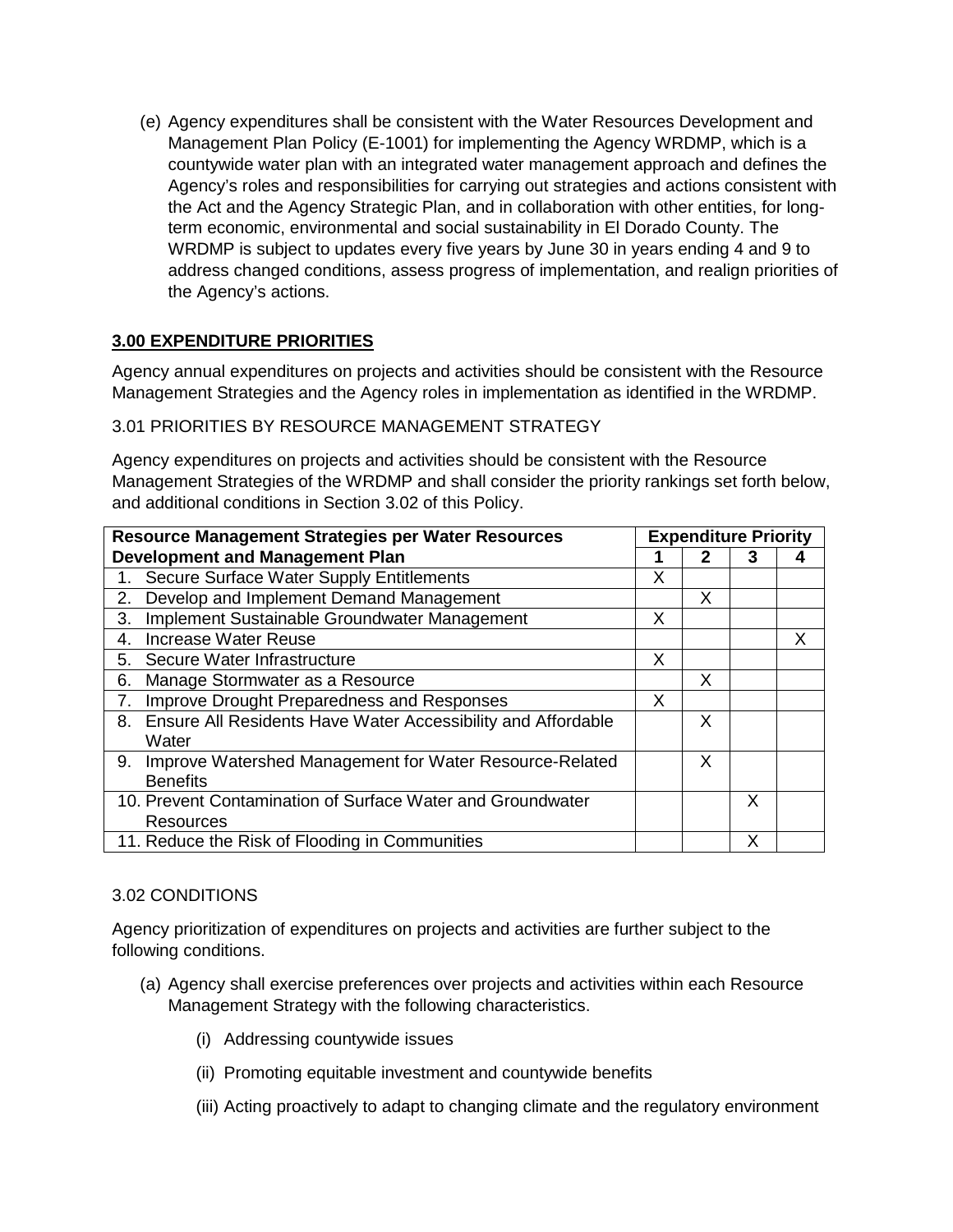- (iv) Positioning strategically for capturing federal and state assistances when and where available
- (b) To better leverage limited funding of the Agency, Agency shall apply a Priority 4 to a project or activity of implementing a Resource Management Strategy, regardless of the priority of the associated Resource Management Strategy in Section 3.01 of this Policy, if the project or activity is part of the existing responsibilities of a single entity that should be supported by an established funding mechanism or revenue source (e.g., a service rate structure). The Agency may consider exceptions if hardship or special circumstances exists.

### 3.03 AMENDMENTS

Pursuant to Water Resources Development and Management Plan Policy (E-1001), the WRDMP is to be updated every 5 years by June 30 in years ending in 4 and 9 to address changed conditions, assess progress of implementation, and realign priorities of Agency actions. When necessary, the Agency shall update the description of the Resource Management Strategies in Section 3.01 of this Policy to maintain consistency with the latest adopted version of the WRDMP.

# **4.00 EFFECTIVE DATE AND SUPERSESSION**

This Policy shall be effective upon its adoption and shall supersede all prior policies, amendments, letters of intent, or positions of Agency on this subject.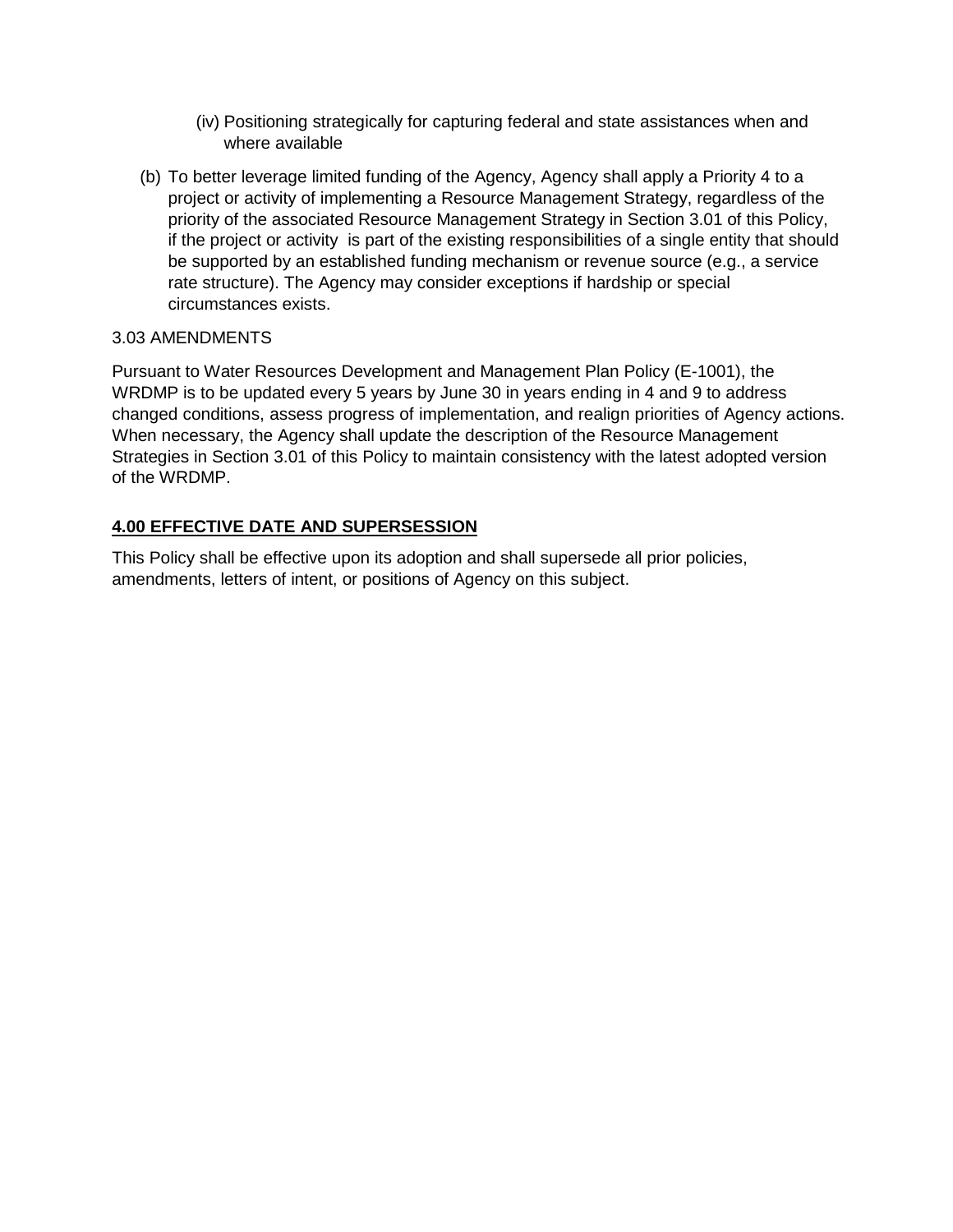# **B-1015 GRANTS**

### **1.00 PURPOSE**

The El Dorado County Water Agency ("Agency") may provide grants to incentivize entities within El Dorado County in implementing actions that contribute to Agency purposes, goals, objectives, and policy implementation, and advance integrated water management to realize economic, environmental, and social benefits countywide in an efficient and equitable manner.

This Grants Policy ("Policy") is to establish the purpose, scope and procedures for a grant program administrated by the Agency.

#### 1.01 LIMITATIONS

On a regular basis, Agency may initiate or respond to requests for collaborative project development with other agencies or entities within or outside El Dorado County that are consistent with the Agency powers and authority provided by the El Dorado County Water Agency Act ("Act"). Consistent with Section 96-103 of the Act, the Agency was created to support countywide water conservation, flood control, and development of water resources which are not economically achieved without Agency support. Upon approval by the Board, the Agency shall proceed with these activities consistent with the Agency Water Resources Development and Management Plan (WRDMP), complying with Water Resources Development and Management Plan Policy (Policy E-1001), Budget Policy (B-1001), and Expenditure Priority Policy (B-1003). Agency grants under this Policy are not meant to provide for these collaborative project activities.

### **2.00 GRANT PROGRAM**

Agency shall establish a grant program by adhering to the following conditions.

#### 2.01 AVAILABILITY OF GRANTS

Agency grants are subject to funding availability. The allowance for grants, if approved by the Board, must be included in the annual budget approved by the Board and prepared pursuant to Budget Policy (B-1001) and consistent with the Act, including Section 96-47 of the Act related to ad valorem property tax revenue expenditures.

#### 2.02 SOLICITATION PROCESS

- (a) Agency may issue a solicitation for proposals from interested parties at a frequency that is no more than once per fiscal year with the following necessary information.
	- (i) Description of the grant purpose or focus, eligibility, formats, and cost-share requirements.
	- (ii) Description of the grant process, criteria, and schedule for application, evaluation, and award of the grant.
	- (iii) Other applicable requirements and instructions.
- (b) Agency shall administer a fair and transparent solicitation process.
- (c) The final grant awards require Board approval.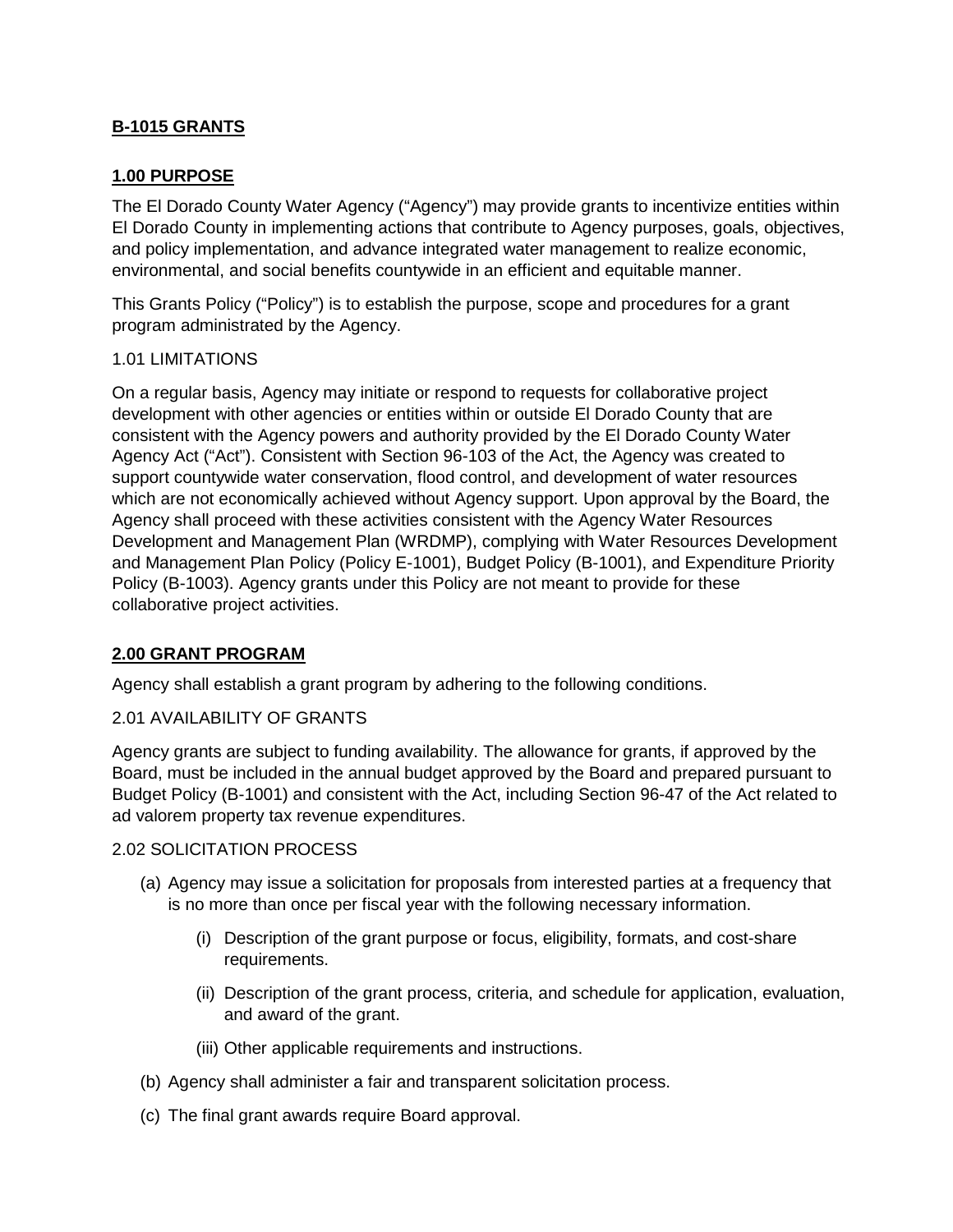# 2.03 FOCUS OF GRANTS

Agency awarded grants should be consistent with the implementation of the WRDMP, the Water Resources Development and Management Plan Policy (Policy E-1001), and the Expenditure Priorities Policy (B-1003). Furthermore, Agency grants should be based on the following guidance:

- (a) Agency may vary the focus of grants from year to year, as needed, given that the focus is disclosed in the solicitation and adhered to in the evaluation process.
- (b) Agency may use grants to promote education and innovation that will contribute to the long-term implementation of the Resource Management Strategies but which are not specifically identified in the WRDMP.
- (c) Agency may use grants to support the implementation actions that are of lower priorities set forth in the Expenditure Priorities Policy (B-1003) for incentivizing collaboration within El Dorado County.
- (d) Agency may establish certain preferences in the grant solicitation for potential projects that are consistent with Expenditure Priority 1 as defined in Section 3 of the Expenditure Priority Policy (B-1003).

### 2.04 ELIGIBILITY

Eligible recipients of Agency grants and the associated Agency grant funding are limited to entities that have specific roles, responsibilities, or interests in advancing the Agency's purposes as authorized by the Act that are one of the following entities:

- (a) County of El Dorado and incorporated cities within El Dorado County
- (b) Local government entities within in El Dorado County working to advance integrated water management, including but not limited to irrigation districts, resource conservation districts and community service districts.
- (c) Local nonprofit organizations whose purpose is to advance integrated water management in El Dorado County and who are: 1) legal nonprofit entities registered and in good standing with the State of California 2)) who have obtained official tax-exempt status, which remains in effect.
- (d) Public water purveyors in El Dorado County

### 2.05 FORMATS OF GRANTS

Agency may vary the purpose or scope of grants as needed to meet the strategic purposes and the needs of targeted incentivized actions, provided that such purpose or scope is properly disclosed in the solicitation and followed in the evaluation process. Grants must adhere to the following provisions:

- (a) Agency grants can be in the form of financial assistance or technical assistance.
- (b) Agency grants can be used for planning or implementation purposes.
- (c) Agency grants and associated expenditures shall not fund construction of Works consistent with Section 96-47 of the Act.
- (d) Agency grants cannot be used for administrative or operating costs of the recipient entity.